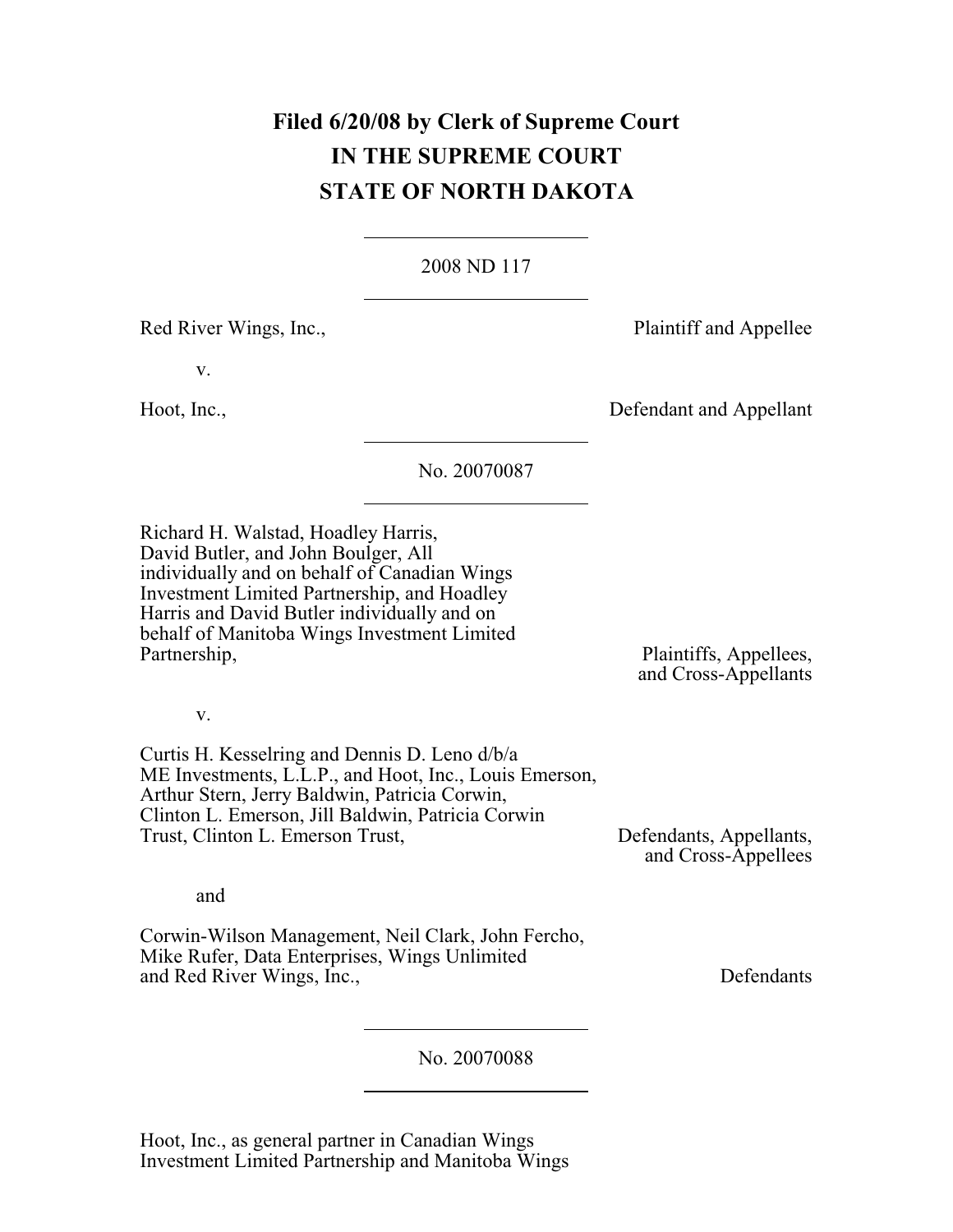Investment Limited Partnership, and Louis A. Emerson, Clinton L. Emerson, Clinton L. Emerson Trust, Patricia Corwin, Patricia Corwin Trust, Jill S. Baldwin, Jerry J. Baldwin, Arthur Stern and M.E. Investments, LLP, as derivative action limited partners in Canadian Wings Investment Limited Partnership and/or Manitoba Wings Investment Limited Partnership, Plaintiffs, Appellants,

and Cross-Appellees

v.

Thomas M. Lavelle, Red River Wings, Inc., David Dziedzic, Dyan K. Dockter, and Shelly J. Dockter, Defendants and Appellees

and

LTM, Inc., LTM, Inc.,  $d/b/a$  LTM, Ltd., Defendants, Appellees,

and

Canadian Wings Investment Limited Partnership and Manitoba Wings Investment Limited Partnership, Nominal Defendants

and Cross-Appellants

[No. 20070089](http://www.ndcourts.gov/supreme-court/dockets/20070089)

Appeal from the District Court of Cass County, East Central Judicial District, the Honorable John Charles Irby, Judge.

AFFIRMED IN PART, REVERSED IN PART, AND REMANDED.

Opinion of the Court by Kapsner, Justice.

Bruce H. Carlson, McNair, Larson & Carlson, Ltd., P.O. Box 2189, Fargo, N.D. 58108-2189, for appellees Thomas M. Lavelle, Red River Wings, Inc., Dyan K. Dockter, Shelly J. Dockter, Wings Unlimited and Data Enterprises and appellee and cross-appellant LTM, Inc.

Ronald H. McLean (argued) and Timothy G. Richard (appeared), Serkland Law Firm, P.O. Box 6017, Fargo, N.D. 58108-6017, for appellees and crossappellants Richard H. Walstad, Hoadley Harris, David Butler, and John Boulger, Canadian Wings Investment Limited Partnership, and Manitoba Wings Investment Limited Partnership.

Timothy R. Thornton (argued), Jonathan P. Schmidt (appeared) and Timothy G. Gelinske (on brief), Briggs & Morgan, P.A., 2200 IDS Center, 80 South Eighth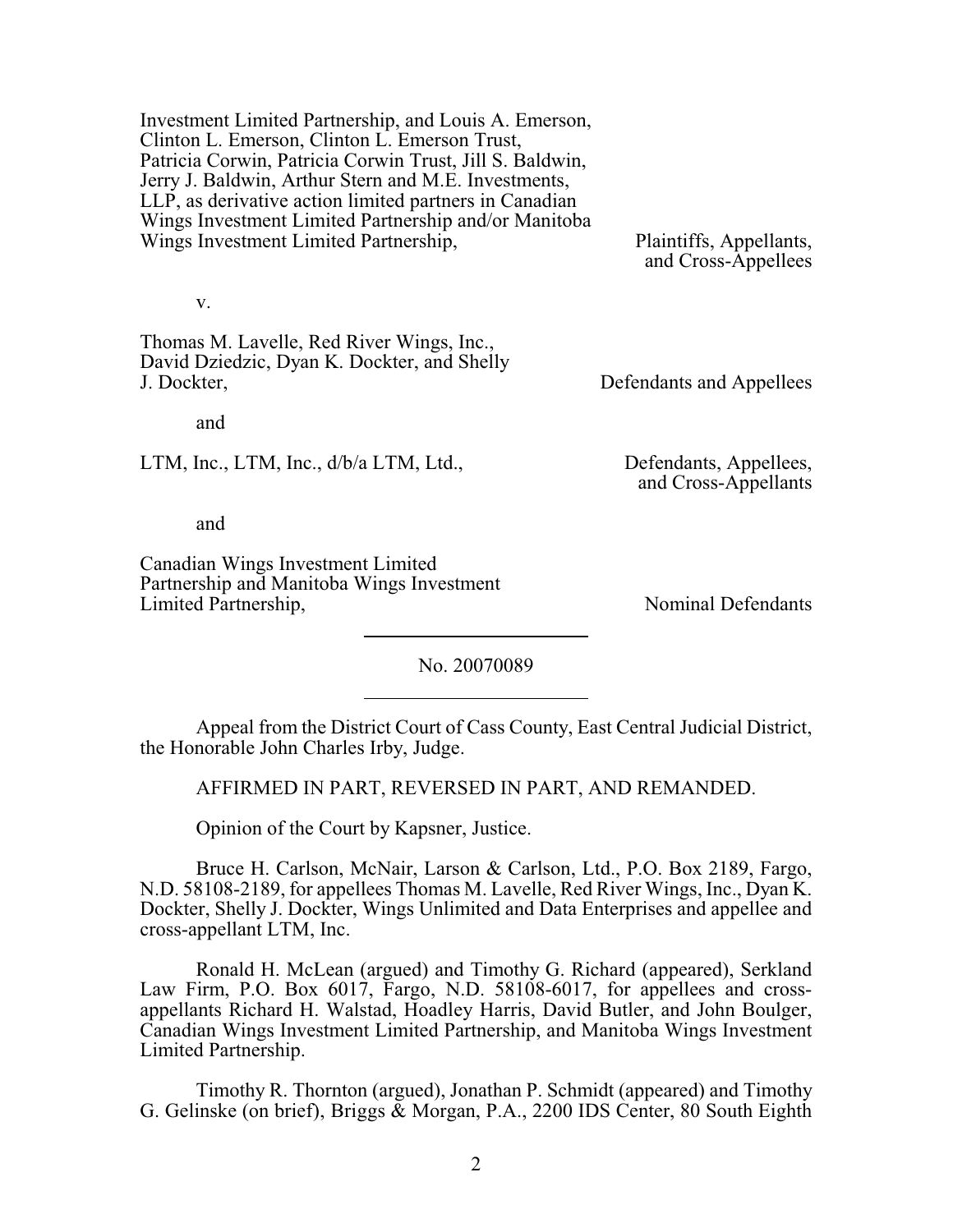Street, Minneapolis, MN 55402-2157; and Patrick R. Morley (appeared), Morley Law Firm, Ltd, P.O. Box 14519, Grand Forks, N.D. 58208-4519, for appellants and crossappellees Curtis H. Kesselring and Dennis D. Leno d/b/a ME Investments, L.L.P., and Hoot, Inc., Louis Emerson, Arthur Stern, Jerry Baldwin, Patricia Corwin, Clinton L. Emerson, Jill Baldwin, Patricia Corwin Trust, and Clinton L. Emerson Trust.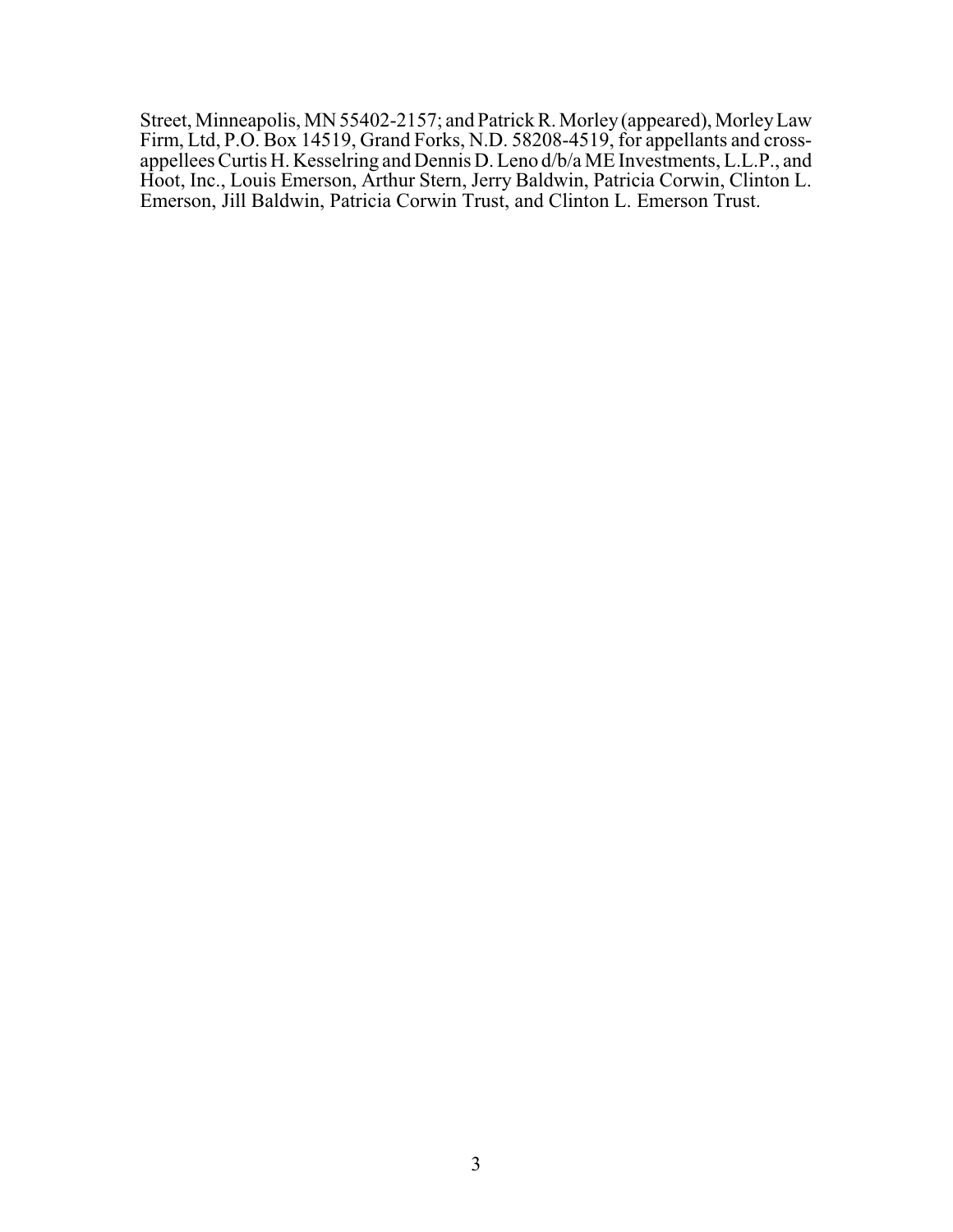# **Red River Wings, Inc. v. Hoot, Inc. Nos. [20070087](http://www.ndcourts.gov/supreme-court/dockets/20070087) - [20070089](http://www.ndcourts.gov/supreme-court/dockets/20070089)**

#### **Kapsner, Justice.**

[¶1] A majority of limited partners in two limited partnerships appeal from a judgment awarding damages and attorney fees to the minority of the limited partners in the limited partnerships and dismissing the majority's claims against persons and entities involved in a business dispute over two Hooters franchise restaurants in Canada. A former general partner of the limited partnerships and its principals have cross-appealed from the judgment. We affirm in part, reverse in part, and remand for further proceedings.

#### A

[¶2] Thomas M. Lavelle is a Fargo restauranteur who owns and manages restaurants through LTM, Ltd. ("LTM"), a corporation whose only shareholder is Lavelle. Dyan Dockter and Shelly Dockter are employed by the company and they oversee LTM's management duties. In the mid 1990s, Lavelle learned from Arthur Stern, who worked in the restaurant equipment supply business and had a longstanding business relationship with Lavelle, that Hooters of America was looking to expand into Canada and there was the potential to acquire a Hooters franchise there. Hooters of America approved Lavelle as a franchisee, but as a condition for getting a first franchise in Edmonton, Alberta, Lavelle had to purchase options for three additional franchises in Calgary, Alberta; Winnipeg, Manitoba; and Banff, Alberta. The franchise fee for the first restaurant was \$75,000, plus a \$10,000 nonrefundable fee for each of the additional option locations.

[¶3] Because of the expenses involved and the business risks, Lavelle decided to find investors and sought advice from a friend and retired securities broker, Louis Emerson. Emerson suggested a limited partnership as the best entity to finance and organize the venture and said he believed he could find a sufficient number of investors in the Fargo area. Emerson also recommended an attorney to draft the necessary legal documents. The attorney prepared a private placement memorandum for Canadian Wings Investment Limited Partnership ("Canadian Wings") and Lavelle formed Red River Wings, Inc. ("Red River Wings"), to serve as the general partner. The private placement memorandum informed potential investors that LTM would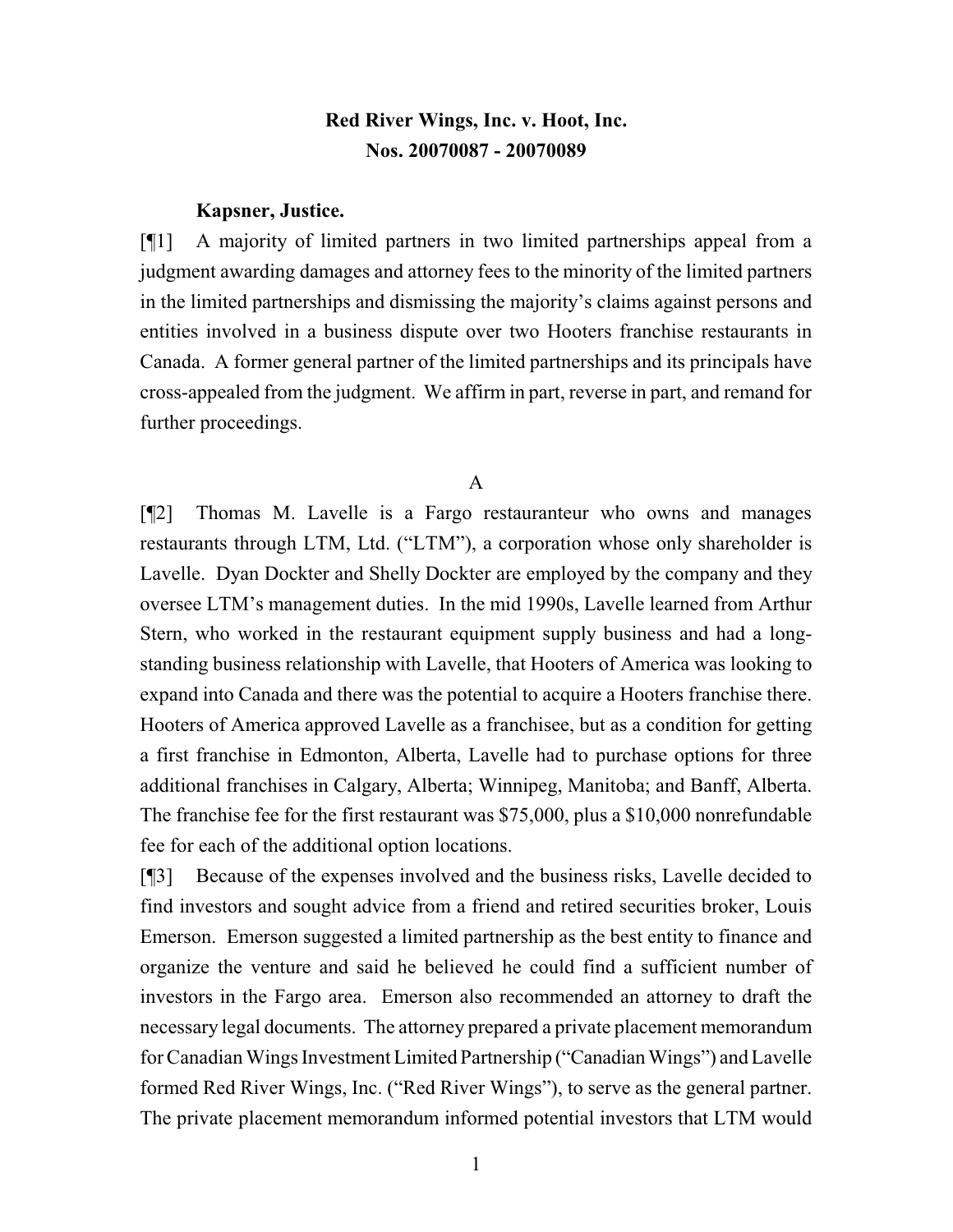provide management services for the restaurants. Ownership units in Canadian Wings were offered for \$80,000 per unit, and Emerson sold ten units to various investors. Many of the investors, including Richard Walstad, John Boulger, Hoadley Harris and the Harris Trust, David Butler, and ME Investments, LLP ("ME Investments"), a limited liability partnership formed by Curtis Kesselring and Dennis Leno, invested primarily because of Lavelle's reputation and involvement in the business. For their services, Stern and Emerson received fees and profits-only interests as special limited partners.

[¶4] Lavelle was required by the West Edmonton Mall and Hooters of America to open the first Canadian restaurant as soon as possible. In order to meet the deadline, Lavelle borrowed money to construct the Edmonton Hooters restaurant. Kesselring and Leno did not make their investment, through ME Investments, until August 1996, one month after the restaurant had opened. The Edmonton restaurant was profitable from the beginning and the limited partners received healthy returns on their investments.

[¶5] Under the Hooters of America franchise agreement, the option for a second Hooters restaurant in Canada had to be exercised within six months of the opening of the Edmonton restaurant. In December 1996, Lavelle offered to all partners in Canadian Wings the opportunity to invest in Manitoba Wings Investment Limited Partnership ("Manitoba Wings"), a partnership formed to own a Hooters restaurant in Winnipeg. Manitoba Wings was structured in the same manner as Canadian Wings, but the offering price per unit was \$56,000 because of lower occupancy costs in Winnipeg. Emerson and Stern undertook their same roles in exchange for profitsonly special limited partner interests. Emerson was unable to sell all of the units, however, and Data Enterprises, a partnership consisting of Lavelle and Dyan Dockter, and Wings Unlimited, a partnership consisting of Lavelle, Dyan Dockter, and Shelly Dockter, purchased two of the units to complete the initial offering. ME Investments, David Butler, and Hoadley Harris Trust also purchased units. Lavelle again borrowed moneyand advanced funds for the construction of the Winnipeg restaurant. Manitoba Wings opened the Winnipeg restaurant in March 1997 shortly before the 1997 Red River flood and in the face of bad pre-opening publicity. Nevertheless, the investors received returns on their investment, but less than the returns from the Edmonton restaurant.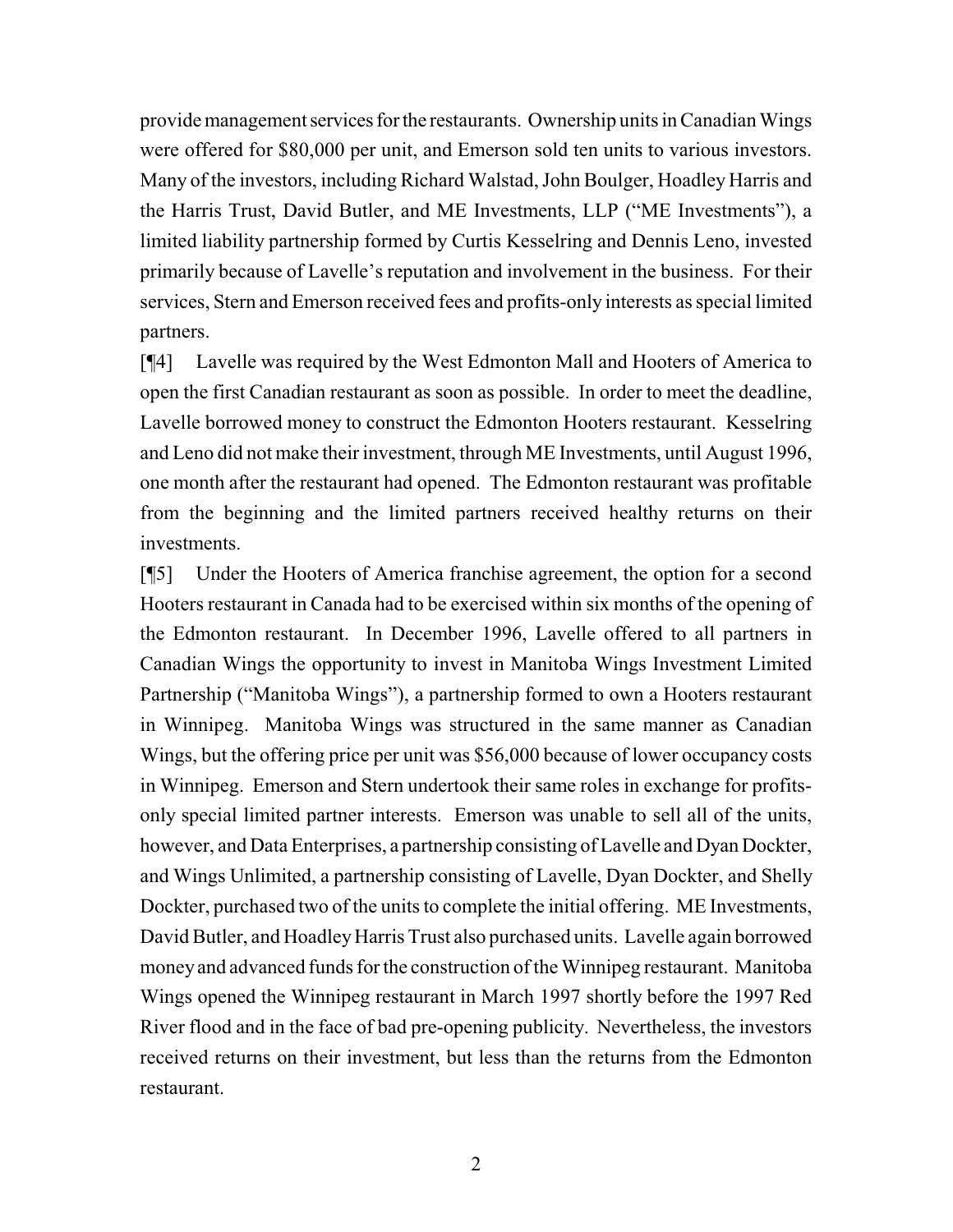[¶6] In spring 1998, Stern became disturbed with Lavelle over projects other than the Edmonton and Winnipeg Hooters restaurants. Stern was upset that he was not hired as a consultant for the remodeling of one of Lavelle's restaurants in Billings, Montana, and was unhappy with Lavelle's offer regarding his involvement in the development of a Hooters restaurant in Calgary. Stern sent faxes to several of the partners accusing Lavelle of dishonesty. Meanwhile, Lavelle's relationship with Emerson was also becoming strained. Emerson informed Lavelle that he had no investor prospects for the Calgary Hooters restaurant, and Lavelle decided to not use Emerson as the broker. Kesselring and Leno were also pressuring Emerson because the distributions from Manitoba Wings were not meeting his projections.

[¶7] MEInvestments, Emerson, Stern, JerryBaldwin,JillBaldwin,PatriciaCorwin, and Clinton Emerson held a majority of the interests in the limited partnerships. Because the majority limited partners were dissatisfied with the performance of the Winnipeg restaurant, a meeting was held in May 1998 and their concerns were addressed by an accountant. In summer 1998, the majority limited partners hired a certified public accountant to investigate the financial records ofCanadian Wings and Manitoba Wings, but no evidence of wrongdoing was found. The majority limited partners were not satisfied with the report and decided to take over the management of the two partnerships. They consulted with a law firm about removing Red River Wings from the partnerships and installing a new general partner. At the suggestion of Stern, they also contacted Texas Wings, a company that managed many Hooters restaurants in the United States, about taking over the management duties of LTM. The law firm responded that if Red River Wings was removed as the general partner, the limited partnerships would terminate unless a substitute general partner was appointed in accordance with N.D.C.C. § 45-10.1-47.

[¶8] On October 25, 1998, the majority limited partners, through written action and without notice to minority limited partners, removed Red River Wings as the general partner of the two limited partnerships and appointed Hoot, Inc. ("Hoot"), as the replacement general partner. Hoot was a corporation formed by Kesselring and Leno for the sole purpose of serving as the replacement general partner for the limited partnerships. The majority partners also terminated the management contracts the partnerships had with LTM. Lavelle, who was aware of the majority partners' dissatisfaction, offered to amend the partnership agreements by changing the distribution allocations between the limited partners and the general partner which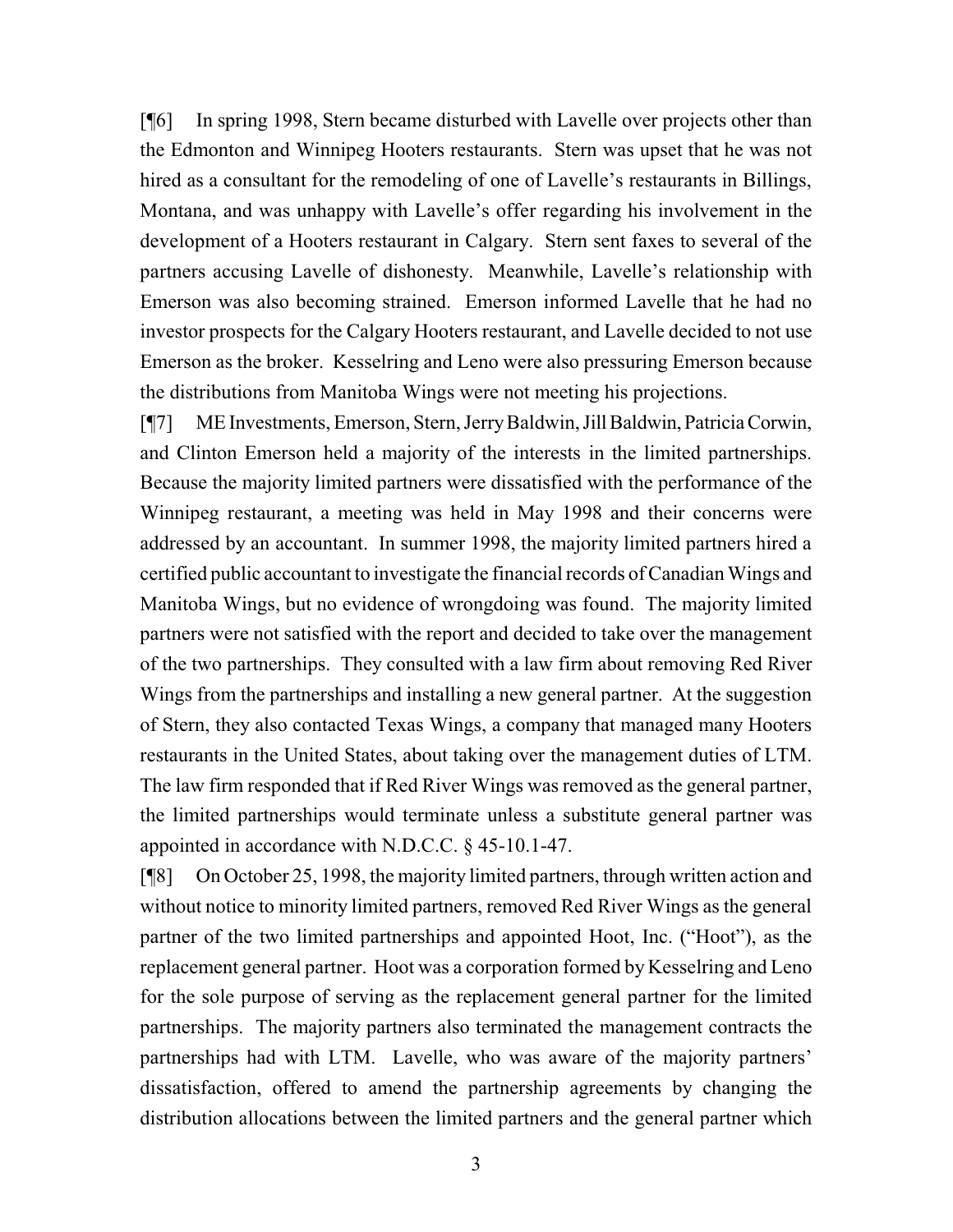would have been financially beneficial to the limited partners. Lavelle's offer was not received until the day after the takeover, and the majority partners refused to reverse their decision to oust Red River Wings and LTM from the partnerships and the business ventures. The minority limited partners, which included Walstad, Boulger, Harris, and Butler, protested the takeover.

[¶9] After executing the written action disposing of Red River Wings as the general partner, Stern and a representative of Texas Wings traveled to Edmonton to physically take control of the Canadian Wings restaurant. At the same time, Emerson and Swede Stelzer, the sole officer, director, and shareholder of Hoot and an employee of Kesselring and Leno, traveled to Winnipeg to take over the Manitoba Wings restaurant. The majority partners had made prior arrangements with the landlords and locksmiths for the physical takeover. Stern's expenses were paid by the partnerships. [¶10] Texas Wings performed poorly as the manager of the Edmonton and Winnipeg Hooters restaurants. After Hoot became the general partner, the limited partners did not receive distributions from Canadian Wings for almost two years, and the limited partners received no distributions from Manitoba Wings for almost three years. Within less than one year, Texas Wings voluntarily terminated its services after Stelzer informed Texas Wings of the limited partners' dissatisfaction with its poor performance. The majority partners, without input from the minority partners, hired UD Consulting to manage the Edmonton and Winnipeg restaurants.

[¶11] The majority partners eventually sued Lavelle, Red River Wings, LTM, Shelly Dockter, Dyan Dockter and others in federal court seeking damages allegedly caused by Lavelle and his group. After the majority partners spent more than two years in litigation and about \$350,000 in fees and costs, the federal court in 2002 dismissed the lawsuit without prejudice for lack of standing. On October 3, 2002, the majority partners voted to continue the lawsuit against Lavelle as a partnership claim and for the partnerships to assume the costs of the prior and future litigation. Minority partners objected, but those objections were ignored.

[¶12] The minority partners responded by seeking a temporary restraining order in state court to prevent the majority partners from taking the funds from the partnerships. The district court issued a restraining order against Hoot, and eventually appointed a receiver for both Canadian Wings and Manitoba Wings. Hooters of America was reluctant to deal with the receiver because of the majority partners' actions. The majority partners removed Red River Wings as the general partner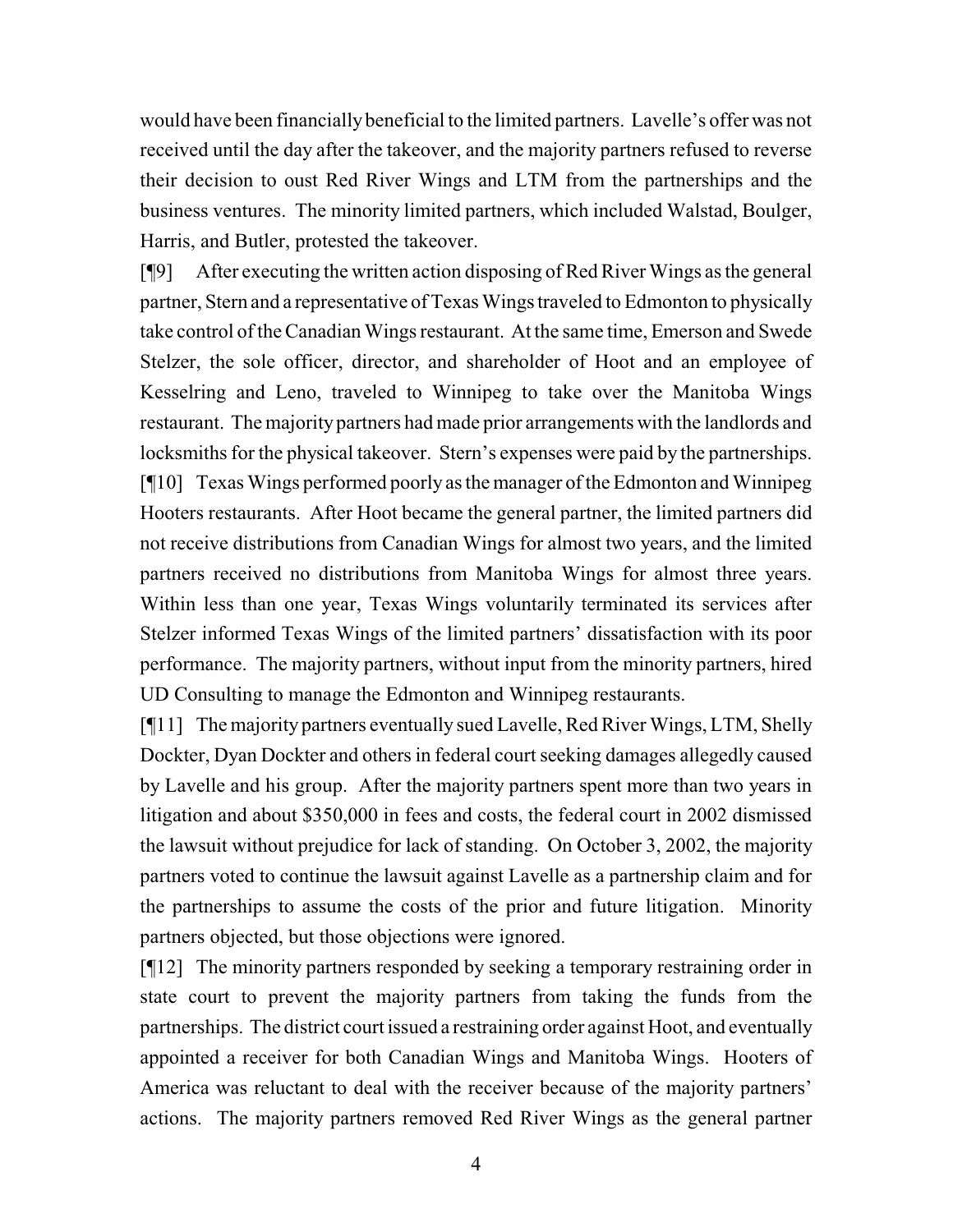without obtaining the required consent of Hooters of America, and Canadian Wings, under the majority partners' control, had sued Hooters of America. Hooters of America demanded from the receiver that any franchise must involve Lavelle and the only general partner it would accept must involve Lavelle. However, the majority partners refused to compromise, and Hooters of America terminated the franchises with Canadian Wings and Manitoba Wings and issued the franchises to Lavelle. The remaining assets of the partnerships, including their equipment, inventory, and liabilities, were purchased by Lavelle in a sale approved by the district court. The partnerships were liquidated and the receivership terminated.

[¶13] Three cases, which were consolidated for trial, arose from this scenario. The minority limited partners, consisting of Walstad, Harris, Butler, and Boulger, sued the majority limited partners derivatively and individually for breach of the partnership agreements and breach of fiduciary duties, and sought dissolution and an accounting of the partnerships. The majority partners, consisting of Hoot, Emerson, Clinton Emerson, Corwin, Jill Baldwin, Jerry Baldwin, Stern, and ME Investments, refiled their dismissed federal court action against Red River Wings, LTM, Lavelle, and his associates in state court. Lavelle, through Red River Wings, also sued Hoot, the replacement general partner, for damages for wrongfully withholding distributions. [¶14] Following a lengthy bench trial, the district court awarded damages to the minority group and Lavelle from the majority group for breach of fiduciary duties and awarded them a partial award of attorney fees. The court dismissed the majority partners' claims against Red River Wings, LTM, Lavelle, and his associates. The court also awarded LTM and Lavelle damages for services provided up to the date of the takeover against the majority partners and Hoot. These appeals followed.

#### II

[¶15] Relatively early in these proceedings, the district court in December 2002 granted a partial summary judgment holding as a matter of law that Canadian Wings and Manitoba Wings were dissolved on October 25, 1998, when the majority partners voted to remove Red River Wings as the general partner. The majority partners argue the court ignored the partnership agreements and limited partnership law in ruling the limited partnerships were dissolved unless unanimous approval was given by all limited partners to have Hoot appointed to serve as the successor general partner.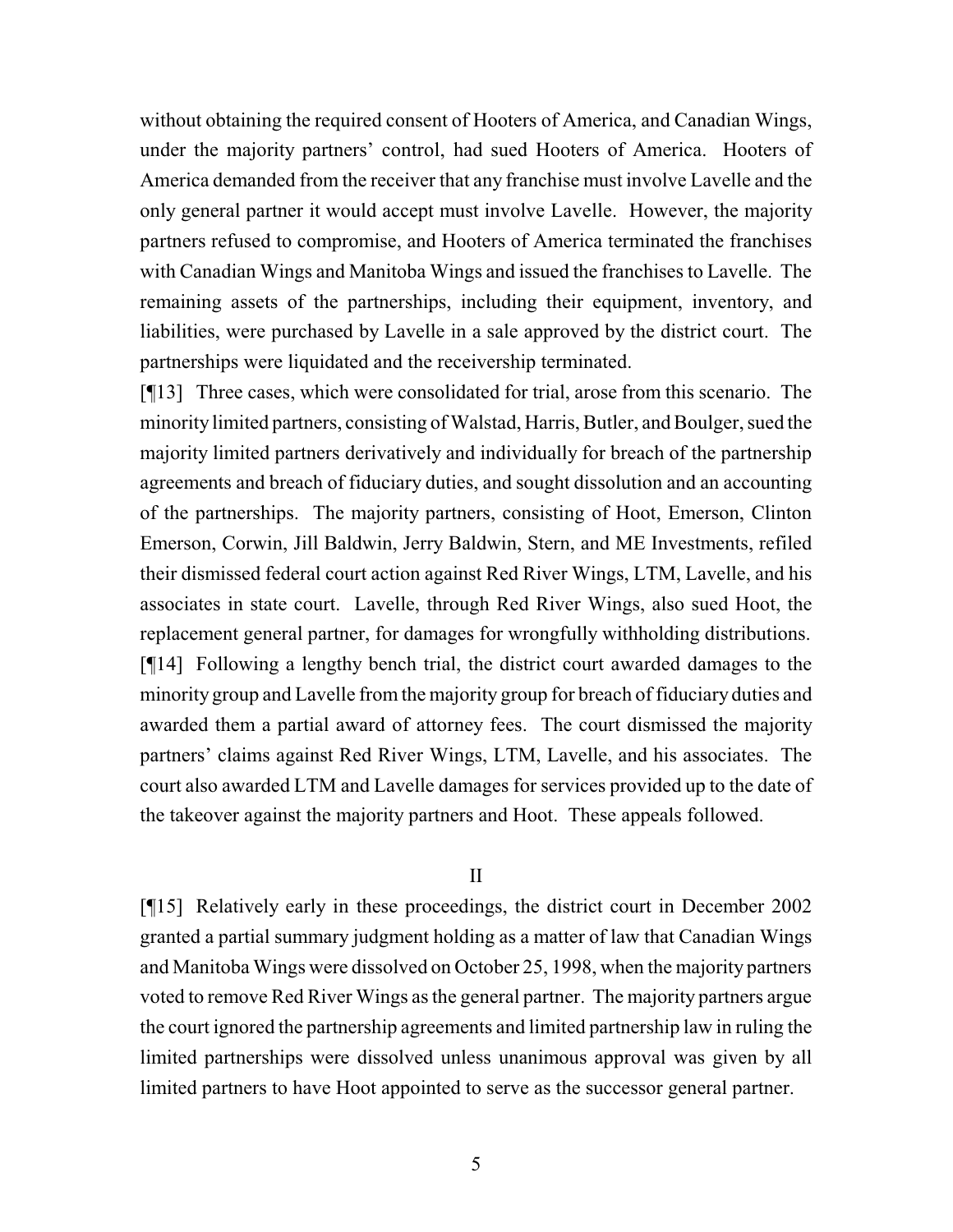[¶16] Summaryjudgment is a procedural device for promptlyresolving a controversy on the merits without a trial if there are no genuine issues of material fact or inferences that can reasonably be drawn from undisputed facts, or if the only issues to be resolved are questions of law. Superior, Inc. v. Behlen Mfg. Co., [2007 ND 141,](http://www.ndcourts.gov/supreme-court/opinion/2007ND141) ¶ 6, 738 N.W.2d 19. Whether a grant of summary judgment was proper is a question of law reviewed de novo by this Court. Hsu v. Marian Manor Apartments, Inc., [2007](http://www.ndcourts.gov/supreme-court/opinion/2007ND205) [ND 205,](http://www.ndcourts.gov/supreme-court/opinion/2007ND205) ¶ 7, [743 N.W.2d 672.](http://www.ndcourts.gov/supreme-court/opinion/743NW2d672) This dispute involves interpretation of the limited partnership agreements. A contract is interpreted to give effect to the mutual intentions of the parties at the time of contracting. N.D.C.C. § 9-07-03. The mutual intention of the parties to a contract is to be ascertained from the writing alone, if possible. N.D.C.C. § 9-07-04. Unambiguous contracts are particularly amenable to summary judgment. Hsu, at  $\P$  8.

[¶17] The limited partnership agreements provided in relevant part:

# 13. Dissolution, Liquidation, Winding Up, Withdrawal and Removal of General Partner.

13.1 Removal of General Partner. Fifty-one percent (51%) in aggregate investment interest of the Investor and Profits Interest Limited Partners, in a special meeting of said Limited Partners, may remove and terminate the General Partner for any reason, with or without cause. The General Partner's interest in the profits and distributions of the Partnership shall not be extinguished or otherwise affected by the election of a new General Partner(s). In the event of the removal of a General Partner, the Partnership shall have the right to acquire the interest of the former General Partner upon terms and conditions agreed to or established by an independent appraiser, whose determination shall be subject to court review as to fairness and final approval.

# 13.2 Dissolution.

(a) The Partnership shall be dissolved upon the first to occur [of] the following:

 $(i)$  Subject to Sections 13.3 and 13.7 hereof, an event of withdrawal (as defined under North Dakota law) of the General Partner; . . .

(c) At any time, the Limited Partners holding at least fifty-one percent (51%) of the Interests then held by all Limited Partners may elect to take any one or more of the following actions:

(i) remove the General Partner with or without cause effective as of the later of (A) the date notice of such election is given as provided in this paragraph (c) below, (B) such later date as may be specified in such notice or  $(C)$  upon the final resolution of any dispute, as provided in this paragraph (c) below; or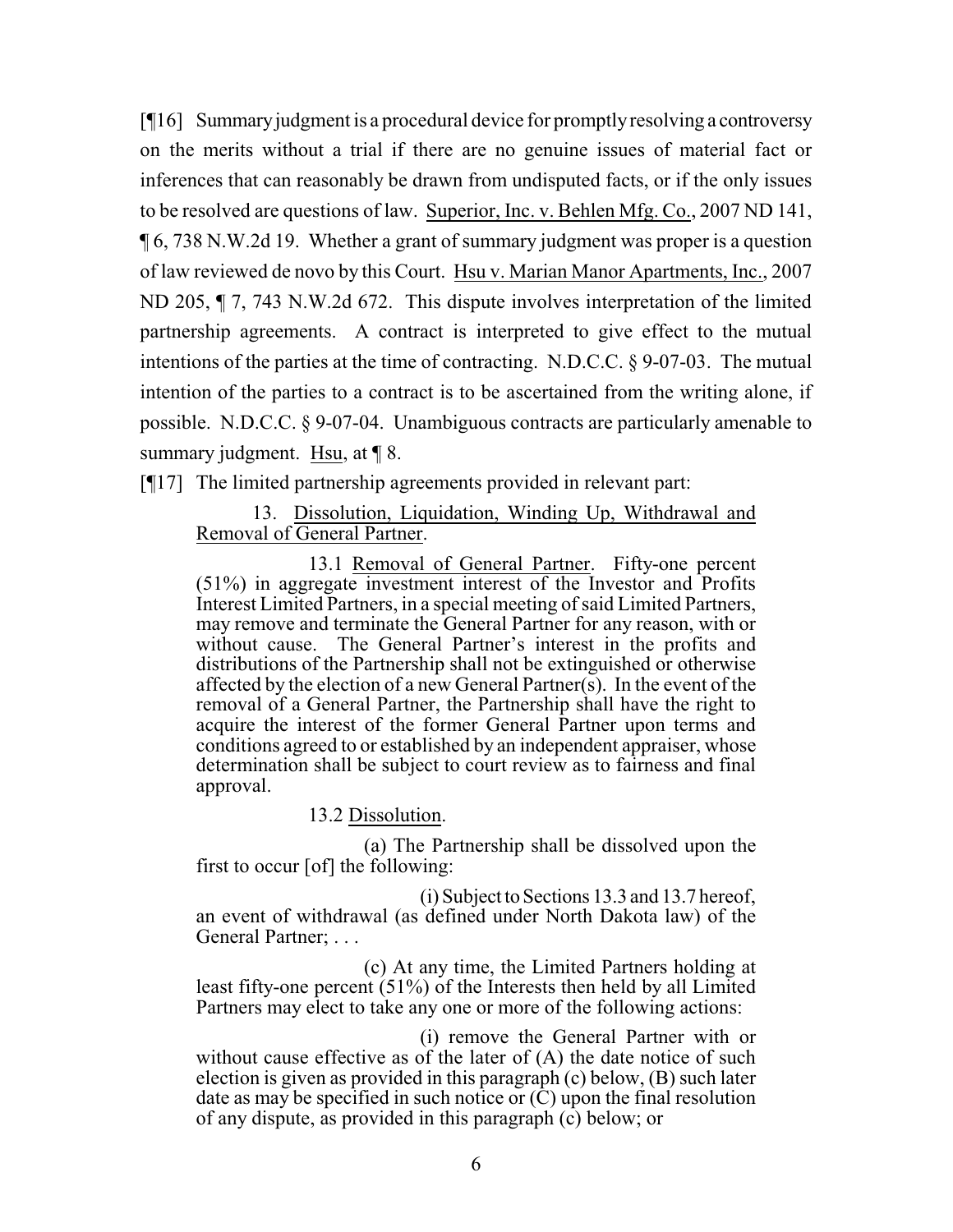Any election referred to in clause (i) above shall be made in writing and shall be effective when notice of such election, in the form of a copy (or counterparts) of such election executed by fifty-one percent  $(51\%)$  or more in interest of the Limited Partners, is given to the General Partner.

13.3 Resignation, Dissolution or Bankruptcy of General Partner. The General Partner shall have the right to resign from the Partnership at any time upon 60 days' notice to the Limited Partners. The resignation, dissolution or bankruptcy of the General Partner shall dissolve the Partnership unless within  $\frac{1}{90}$  days after notice of such event is delivered to the Limited Partners, 51% in aggregate investment interest of the Limited Partners agree in writing to continue the business of the Partnership and appoint a successor General Partner. In the event that the Limited Partners so agree to continue the Partnership, the interest of the former General Partner shall be terminated in accordance with Sections 13.2 and 13.7.

[¶18] The partnership agreements provide in section 13.1 that 51 percent "in aggregate investment interest" of the partners "mayremove and terminate the General Partner for any reason, with or without cause." Section 13.1 does not address replacing a general partner. The majority partners had the authority to remove Red River Wings as the general partner with or without cause under the agreements. Under section 13.3, the "resignation, dissolution or bankruptcy of the General Partner shall dissolve the Partnership unless within 90 days after notice of such event is delivered to the Limited Partners, 51% in aggregate investment interest of the Limited Partners agree in writing to continue the business of the Partnership and appoint a successor General Partner." Red River Wings did not resign, was not dissolved, and was not the subject of a bankruptcy proceeding. Section 13.3 does not address the situation where the general partner is removed by a vote of the limited partners. Under section 13.2(a)(i) of the agreements, the partnerships "shall be dissolved upon . . . an event of withdrawal (as defined under North Dakota law) of the General Partner."

[¶19] At the pertinent times in this case, limited partnerships were governed by the provisions of former N.D.C.C. ch. 45-10.1, rather than the provisions of N.D.C.C. ch. 45-10.2. Section 45-10.1-26(3), N.D.C.C., provided "a person ceases to be a general partner of a limited partnership upon the happening of any of the following events: . . . The general partner is removed as a general partner in accordance with the partnership agreement." This event occurred when the majority partners voted to remove Red River Wings as the general partner under the terms of the partnership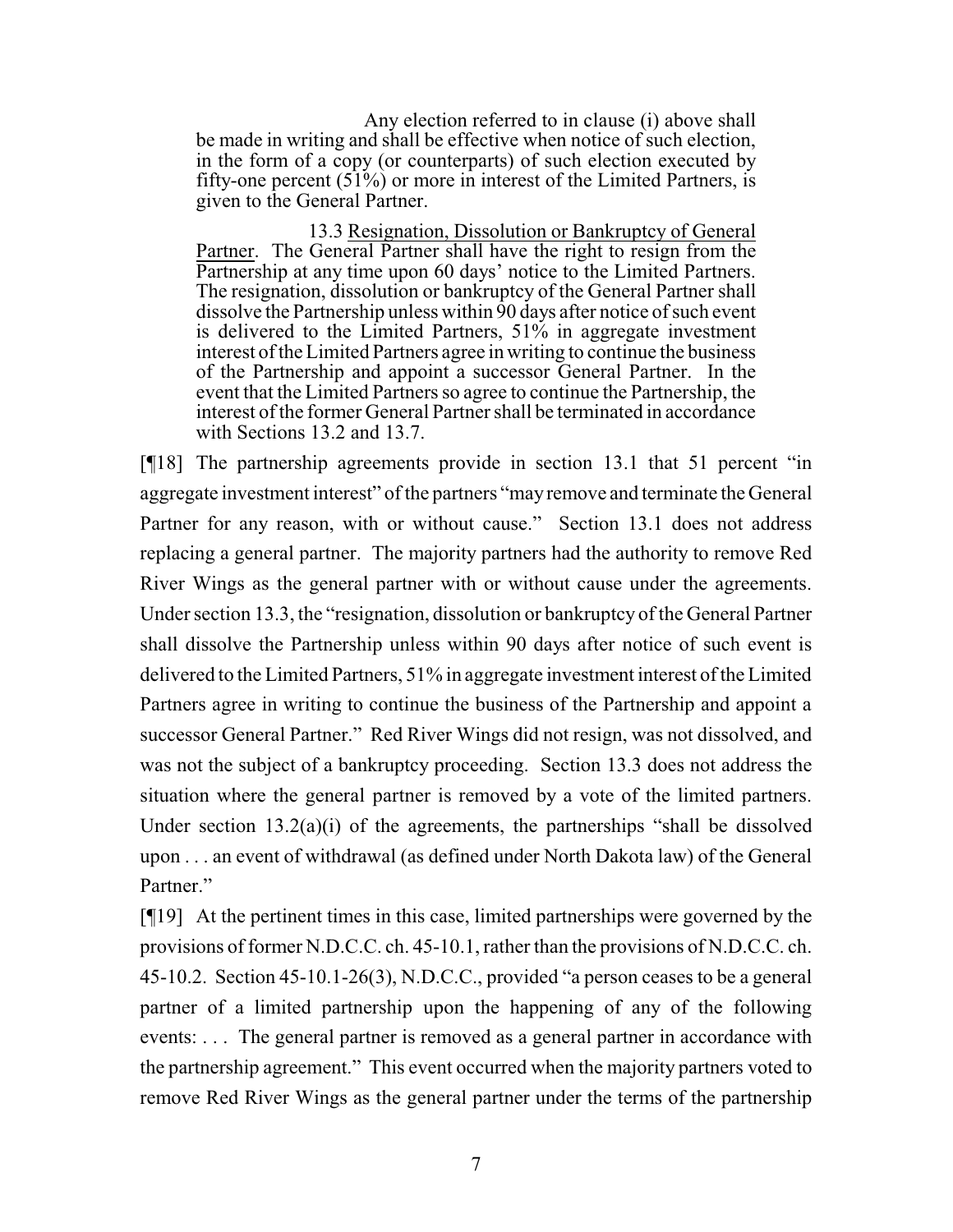agreements. Section 45-10.1-47(4), N.D.C.C., provided that "[a] limited partnership is dissolved and its affairs must be wound up upon the happening of . . . [a]n event of withdrawal of a general partner unless . . . within ninety days after the withdrawal, all partners agree in writing to continue the business of the limited partnership and to the appointment of one or more additional general partners if necessary or desired." It is undisputed that only the majority partners, not all of the partners, agreed in writing to the appointment of Hoot as the replacement general partner within 90 days after Red River Wings was removed as the general partner.

[¶20] The terms of the partnership agreements and the relevant statutes are clear and unambiguous. The district court correctly concluded that unanimous written consent of all of the limited partners to appoint a new general partner was required within 90 days of the majority partners' removal of Red River Wings to avoid dissolution of the limited partnerships and that unanimous consent was not acquired. However, we disagree with the district court's conclusion that the limited partnerships were dissolved on October 25, 1998. Under the partnership agreements, the majority partners acted within their rights by removing Red River Wings on October 25, 1998, with or without cause. Under N.D.C.C.  $\S$  45-10.1-47(4), the majority partners had 90 days after October 25, 1998, to avoid dissolution by acquiring the written consent of all of the limited partners. Therefore, dissolution of the partnerships occurred not on October 25, 1998, but on January 23, 1999, when the 90-day period expired.

[¶21] We conclude the district court did not err in granting summary judgment and declaring that Canadian Wings and Manitoba Wings were dissolved as a matter of law because of the majority partners' actions, but we conclude the date of dissolution was January 23, 1999, rather than October 25, 1998.

## III

[¶22] The majority limited partners raise numerous arguments in support of their contention that the district court erred in holding them liable for breach of fiduciary duties.

#### A

[¶23] The majority partners argue they cannot be held liable under the circumstances of this case because of N.D.C.C. § 45-10.1-22(1), which provided in relevant part:

8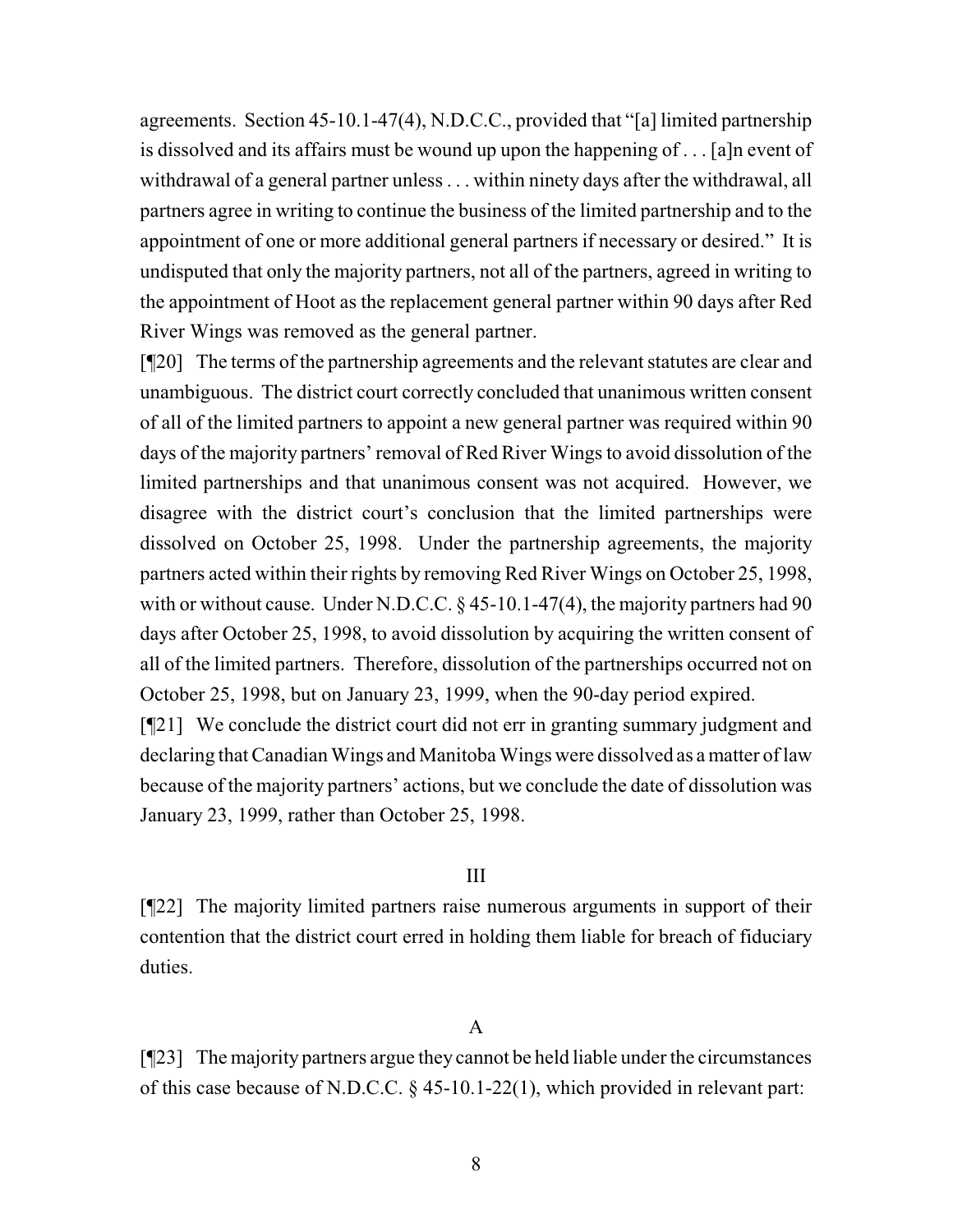[A] limited partner is not liable for the obligations of a limited partnership unless the limited partner is also a general partner or, in addition to the exercise of the limited partner's rights and powers as a limited partner, the limited partner participates in the control of the business. However, if the limited partner participates in the control of the business, the limited partner is liable only to persons who transact business with the limited partnership reasonably believing, based upon the limited partner's conduct, that the limited partner is a general partner.

The majority partners claim that under this statute a limited partner can be liable only ifthe limited partner participated in control of the business, and that liabilityis limited to third parties who transacted business with the limited partnership reasonably believing that the limited partner was the general partner.

[¶24] We reject the majority partners' argument. This Court has said that "in a limited partnership, general partners, with unlimited liability, manage the business; limited partners contribute only investment capital without participating in the business and without liabilitybeyond capital contributed." Pear v. Grand Forks Motel Assocs., 553 N.W.2d 774, 780 n.2 (N.D. 1996). However, N.D.C.C. § 45-10.1-22(1) does not address fiduciary duties owed to a partnership and to limited partners, but addresses only the liability of a limited partner for the "obligations of a limited partnership." Fiduciary duty claims are not obligations owed by the partnership. Section 45-10.1-27, N.D.C.C., retained fiduciary responsibilities by providing "a general partner of a limited partnership has the rights and powers and is subject to the restrictions and liabilities of a partner in a partnership without limited partners." Section 45-16-04, N.D.C.C., sets forth the standards of a partner's conduct:

- 1. The only fiduciary duties a partner owes to the partnership and the other partners are the duty of loyalty and the duty of care set forth in subsections 2 and 3.
- 2. A partner's duty of loyalty to the partnership and the other partners is limited to the following:
	- a. To account to the partnership and hold as trustee for it any property, profit, or benefit derived by the partner in the conduct and winding up of the partnership business or derived from a use by the partner of partnership property, including the appropriation of a partnership opportunity;
	- b. To refrain from dealing with the partnership in the conduct or winding up of the partnership business as or on behalf of a party having an interest adverse to the partnership; and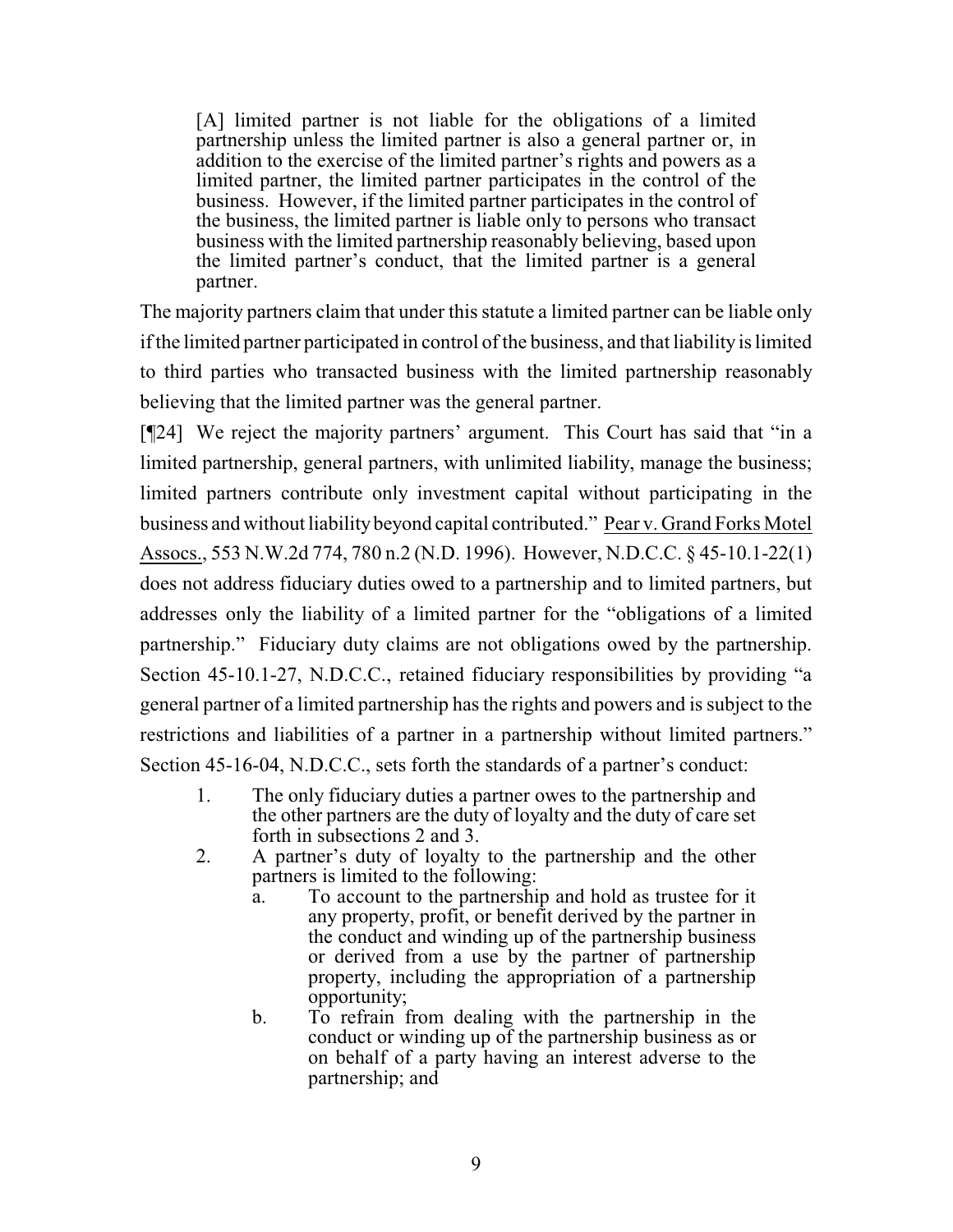- c. To refrain from competing with the partnership in the conduct of the partnership business before the dissolution of the partnership.
- 3. A partner's duty of care to the partnership and the other partners in the conduct and winding up of the partnership business is limited to refraining from engaging in grossly negligent or reckless conduct, intentional misconduct, or a knowing violation of law.
- 4. A partner shall discharge the duties to the partnership and the other partners under chapters 45-13 through 45-21 or under the partnership agreement and exercise any rights consistently with the obligation of good faith and fair dealing.
- 5. A partner does not violate a duty or obligation under chapters 45-13 through 45-21 or under the partnership agreement merely because the partner's conduct furthers the partner's own interest.

See also Pear, at 780 n.2 ("In a limited partnership, a general partner has obligations, powers, and rights like those of a partner in a regular partnership"). The statute imposes upon partners the duties of loyalty and care and the obligations of good faith and fair dealing.

[¶25] Other courts have similarly indicated that limited partners who participate in the business of the partnership or act in concert with the general partner are subject to the fiduciary duties of loyalty and care and the obligations of good faith and fair dealing applicable to partners in a general partnership. See In re Villa West Assocs., 193 B.R. 587, 593 (D. Kan. 1996) (although limited partner is like corporate shareholder who does not, solely by virtue of his interest in partnership, become a fiduciary to other limited partners, fiduciary responsibility develops when one takes a role in management and acts to dominate, interfere with, or mislead others in exercising their rights); Welch v. Via Christi Health Partners, Inc., 133 P.3d 122, 139- 40 (Kan. 2006) (recognizing majority limited partners owe fiduciary duty to minority limited partners under some circumstances); Anthony v. Padmar, Inc., 465 S.E.2d 745, 752 (S.C. App. 1995) ("relationship of[limited] partners is fiduciaryand partners are held to high standards of integrity in their dealings with each other," and "[p]arties in a fiduciary relationship must fully disclose to each other all known information that is significant and material").

[¶26] In Svihl v. Gress, [216 N.W.2d 110,](http://www.ndcourts.gov/supreme-court/opinion/216NW2d110) 111 Syll. 1 (N.D. 1974), this Court stated:

The conduct of partners during liquidation as well as during any transaction connected with the formation or conduct of the partnership is governed by a fiduciary duty which requires every partner to act with the utmost good faith and integrity in the dealings with one another with respect to partnership affairs . . . .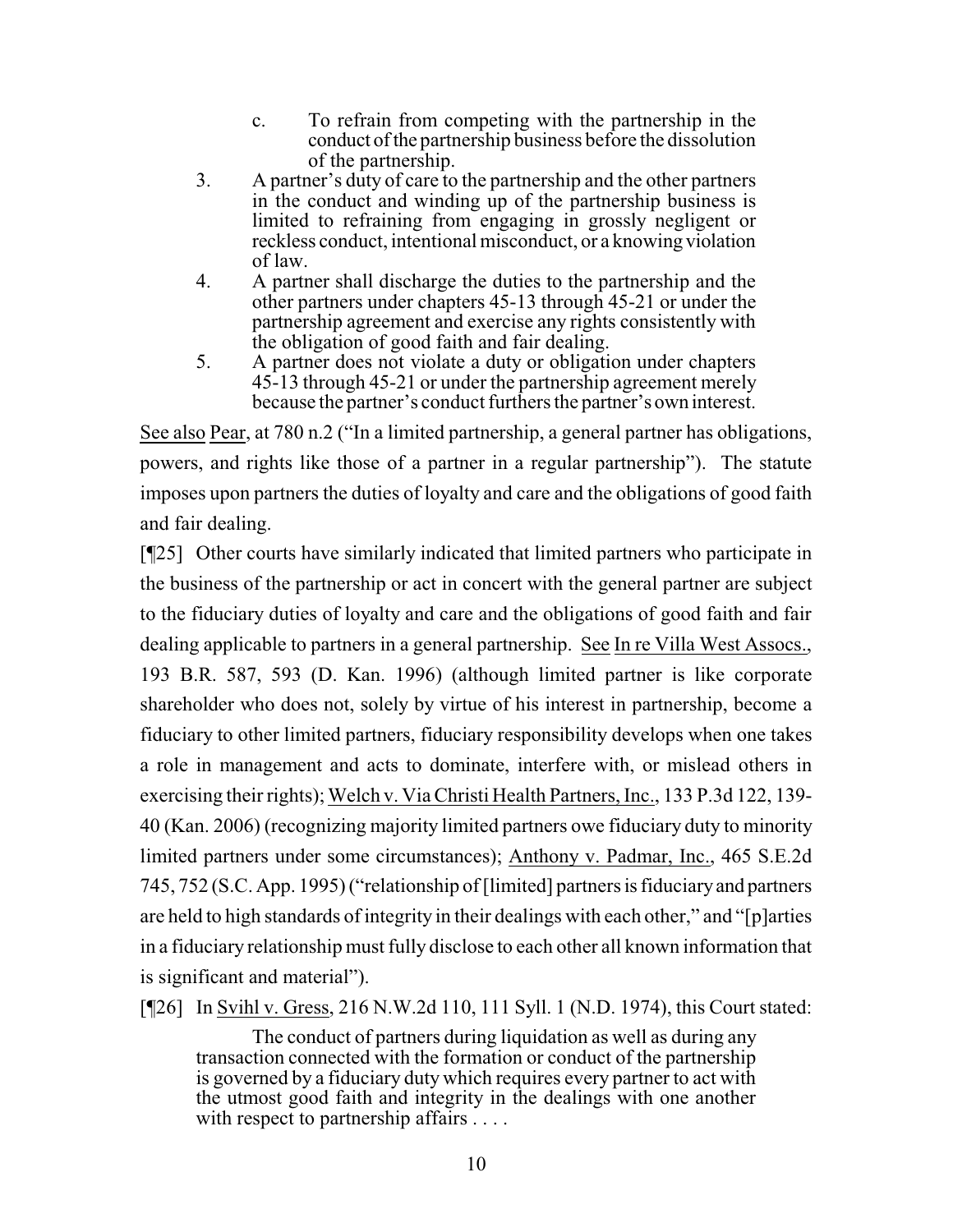This Court has further recognized that a partner has a fiduciary duty of loyalty to the partnership and other partners. Ackerlind v. Buck, [2003 ND 169,](http://www.ndcourts.gov/supreme-court/opinion/2003ND169) ¶ 26, [671 N.W.2d](http://www.ndcourts.gov/supreme-court/opinion/671NW2d256) [256.](http://www.ndcourts.gov/supreme-court/opinion/671NW2d256) Fiduciary duties and obligations exist between limited partners and a general partner. See Sandvick v. LaCrosse, [2008 ND 77,](http://www.ndcourts.gov/supreme-court/opinion/2008ND77) ¶¶ 15-16, [747 N.W.2d 519.](http://www.ndcourts.gov/supreme-court/opinion/747NW2d519)

#### B

[¶27] The majority limited partners argue the district court erred in ruling they breached their fiduciary duties.

[¶28] Whether a person has breached a fiduciary duty is a finding of fact subject to the clearly erroneous rule under [N.D.R.Civ.P. 52\(a\).](http://www.ndcourts.gov/legal-resources/rules/ndrcivp/52) Ackerlind, [2003 ND 169,](http://www.ndcourts.gov/supreme-court/opinion/2003ND169) ¶¶ 26- 27, [671 N.W.2d 256.](http://www.ndcourts.gov/supreme-court/opinion/671NW2d256) A finding of fact is clearly erroneous under [N.D.R.Civ.P. 52\(a\)](http://www.ndcourts.gov/legal-resources/rules/ndrcivp/52) if it is induced by an erroneous view of the law, if no evidence exists to support the finding, or if, on the entire record, this Court is left with a definite and firm conviction a mistake has been made. Intercept Corp. v. Calima Fin., LLC, [2007 ND 180,](http://www.ndcourts.gov/supreme-court/opinion/2007ND180) ¶ 12, [741 N.W.2d 209.](http://www.ndcourts.gov/supreme-court/opinion/741NW2d209)

[¶29] Here, the district court found "[l]imited partners Emerson, Stern, Kesselring and Leno . . . were acting in concert with Hoot," "Emerson and Stern were deeply involved with the takeover and with the restaurant operation after the takeover," "Kesselring and Leno . . . controlled Hoot . . . and acted in concert by way of their controlling actions through the purported general partner," and "[i]nstalling Hoot ... as general partner for both partnerships and running the partnerships under their own terms was a breach of the [majority] defendants' fiduciary duties to the minority partners." The court found the majority limited partners breached their fiduciary duties based on: 1) their "reckless action" of terminating the management contracts for both partnerships; 2) their knowledge that termination of the management contract with LTM would pose potential liability; 3) their "affirmative action to dominate and interfere with the partnership[s]" by taking them over and installing Hoot, a shell corporation controlled by Kesselring and Leno, as a general partner; 4) their authorizing reimbursement to the majority partners for attorney fees and expenses incurred in the federal litigation against Lavelle and his companies; 5) their causing the loss of the Hooters franchise and thereby significantly reducing the value of the two restaurants; 6) their refusals to cooperate with the court-appointed receiver; and 7) their taking these actions without calling meetings as required by the partnership agreements.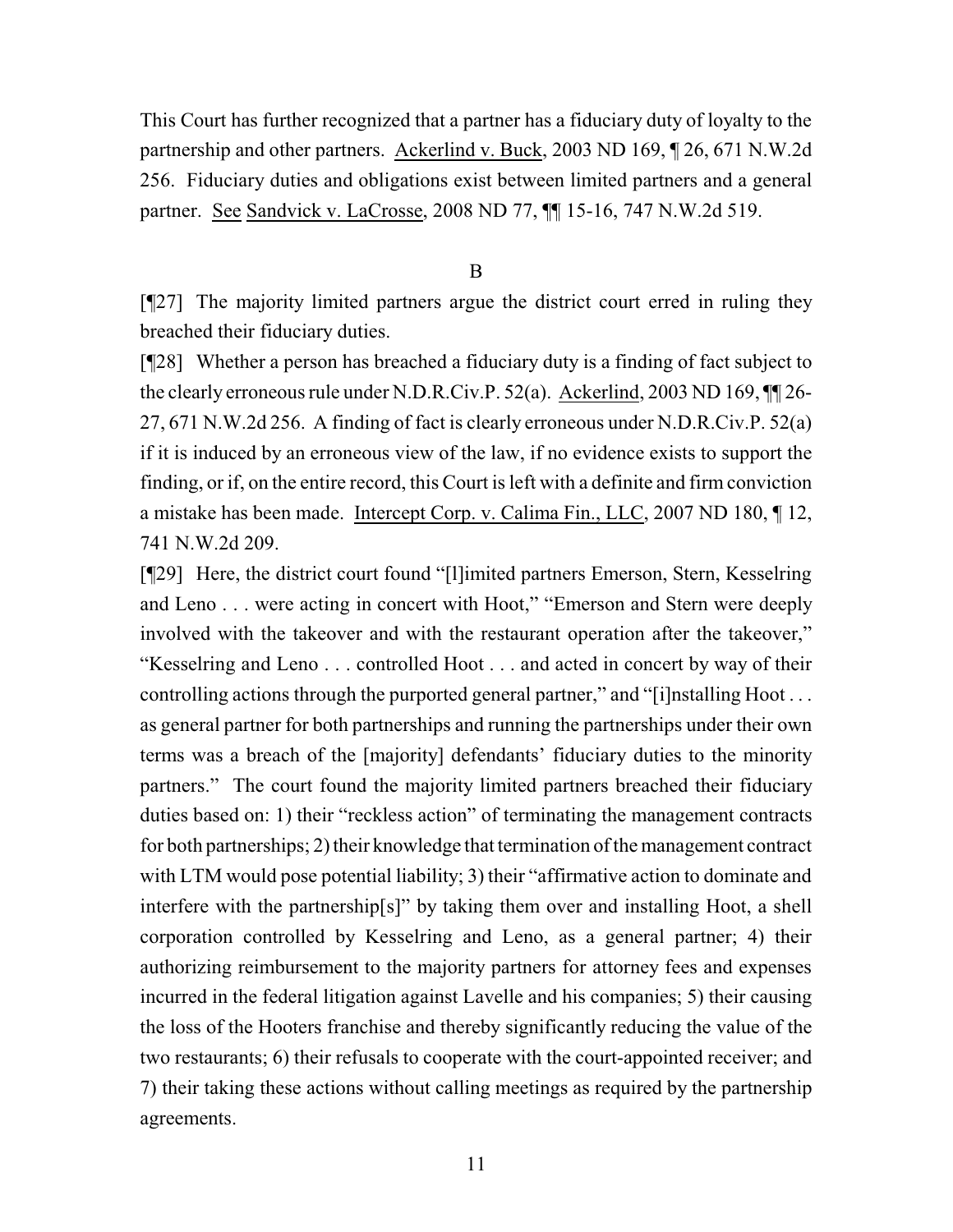[¶30] From our review of the record, we cannot say the district court's findings of fact are clearly erroneous. The evidence reflects that the majority group planned a takeover of the limited partnerships and proceeded to do so in a reckless manner. They sought legal advice for the takeover from Kesselring and Leno's attorneys, but failed to secure unanimous consent for a new general partner after having been advised that unanimous consent was necessary. Emerson and Stern attempted to find reasons to remove Lavelle and his companies from the limited partnerships and traveled to the restaurants to accomplish the takeover. The majority disposed of Red River Wings without the required notice or consent of Hooters of America and later sued the franchiser. They hired two replacement management companies, Texas Wings and UD Management, without notice or a vote of all of the limited partners. After the takeover, Kesselring and Leno directly controlled Hoot, and Emerson and Stern were directly involved in controlling the partnerships. Hoot has no assets, no employees, and no separate office, and Stelzer, its sole officer, director, and shareholder, acted on behalf of and at the direction of his employers, Kesselring and Leno. Kesselring and Emerson's control of the partnerships was obvious to Lavelle and the minority limited partners, who dealt directly with Kesselring and Emerson after the takeover in an attempt to resolve the disputes. The majority limited partners authorized reimbursement from the limited partnerships for attorney fees and expenses in the federal lawsuit. Moreover, after the district court appointed a receiver for the limited partnerships, the majority limited partners continued to refuse to surrender control, forcing the receiver to seek a court order to gain control of the partnerships' Canadian bank accounts. The majority limited partners were ultimately held in contempt of court.

[¶31] We conclude that the district court's findings that the majority limited partners took control and dominated the partnerships for their own interests and in doing so violated the fiduciary duties of good faith, fair dealing, loyalty, and care are not clearly erroneous.

 $\overline{C}$ 

[¶32] The majority limited partners argue the district court erred in holding them personally liable because the court failed to perform an "entity piercing analysis." They contend the court was required to "pierce the limited partnership veil" before Stern, Emerson, and ME Investments could be held individually liable.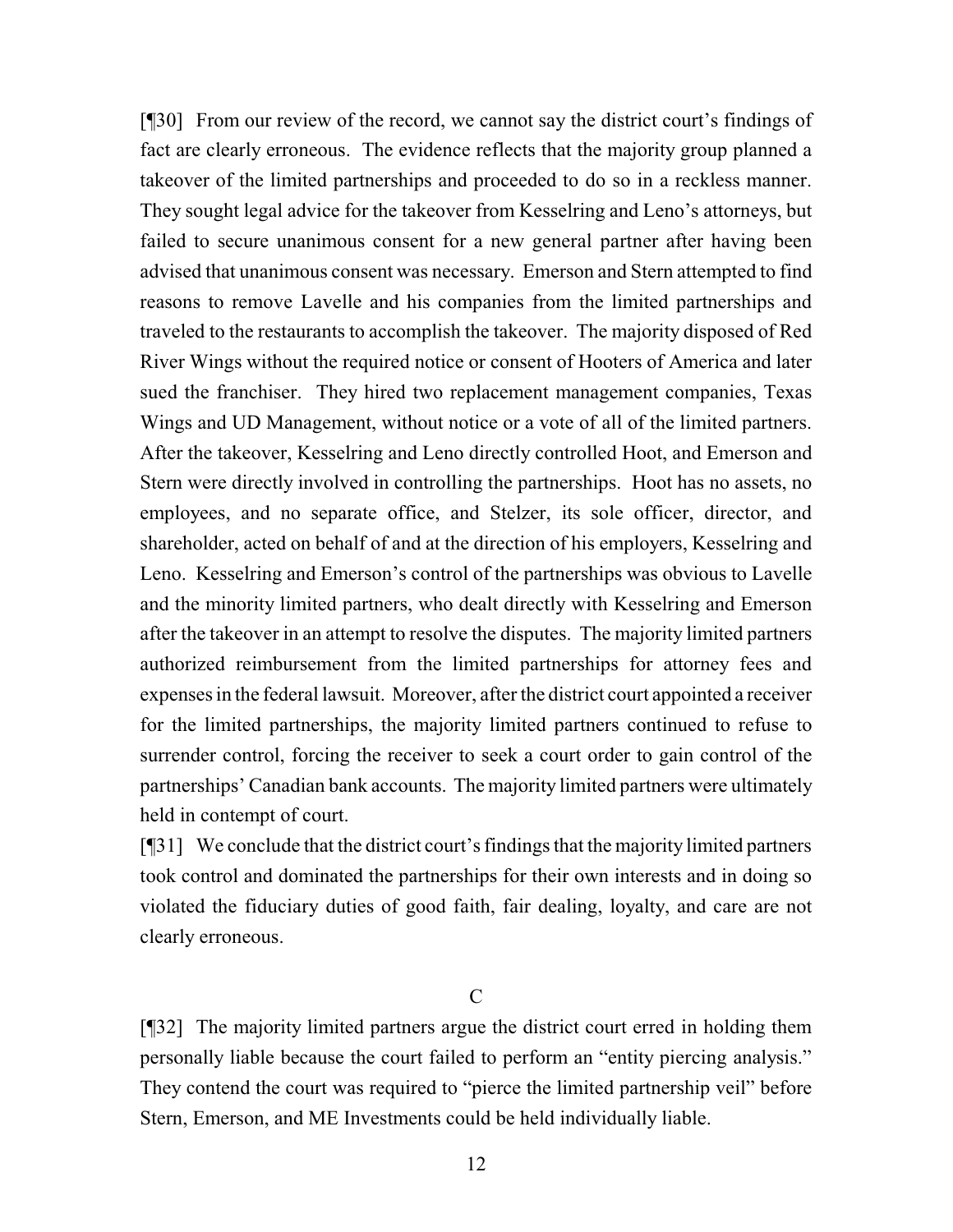[¶33] The majority partners are incorrect in their assertion that the "limited partnership veil[s]" of Canadian Wings and Manitoba Wings needed to be "pierced" in order to hold Stern, Emerson, and ME Investments individually liable. This Court has held in the context of a close corporation, that minority shareholders are entitled to bring a direct action against majority shareholders for breach of fiduciary duties. See Schumacher v. Schumacher, [469 N.W.2d 793,](http://www.ndcourts.gov/supreme-court/opinion/469NW2d793) 798-99 (N.D. 1991). Likewise, the majority limited partners who controlled or acted in concert with the general partner in this case can be held personally liable to the minority limited partners for damages for breach of fiduciary duties. See, e.g., Anthony, 465 S.E.2d at 755. Emerson, Stern, and ME Investments, through Kesselring and Leno, clearly participated in the takeover and installation of Hoot as the general partner, which the district court found "was an affirmative action to dominate and interfere with the partnership[s]."

[¶34] We also are not persuaded by the majority partners' argument that Kesselring and Leno cannot be held personally liable because ME Investments was actually the limited partner in the partnerships. ME Investments, a limited liability partnership, was the vehicle used by Kesselring and Leno to invest in Canadian Wings and Manitoba Wings. It is obvious from the district court's decision that the court believed ME Investments to merely be the alter ego of Kesselring and Leno because the court refers to the limited liability partnership and the individuals as being one and the same. Principles for piercing a corporate veil apply to limited liability partnerships. See N.D.C.C.  $\S$  45-22-09(1). To apply the alter ego doctrine, "there must be such a unity of interest and ownership between the corporation and its equitable owner that the separate personalities of the corporation and the shareholder do not in reality exist," and "there must be an inequitable result if the acts in question are treated as those of the corporation alone." Sonora Diamond Corp. v. Superior Court, 99 Cal. Rptr. 2d 824, 836 (Cal. Ct. App. 2000); see also Axtmann v. Chillemi, [2007 ND 179,](http://www.ndcourts.gov/supreme-court/opinion/2007ND179) ¶¶ 12-15, [740 N.W.2d 838;](http://www.ndcourts.gov/supreme-court/opinion/740NW2d838) Jablonsky v. Klemm, [377 N.W.2d 560,](http://www.ndcourts.gov/supreme-court/opinion/377NW2d560) 563-67 (N.D. 1985); Hilzendager v. Skwarok, [335 N.W.2d 768,](http://www.ndcourts.gov/supreme-court/opinion/335NW2d768) 774-75 (N.D. 1983). Given the evidence of Kesselring and Leno's participation in the takeover and their direct control and actions in concert with Hoot through their employee, Stelzer, we agree with the district court's implicit finding that it would be inequitable if Kesselring and Leno's acts were treated as those of the limited liability partnership alone. We conclude that the district court did not err in holding Kesselring and Leno individually responsible under these circumstances.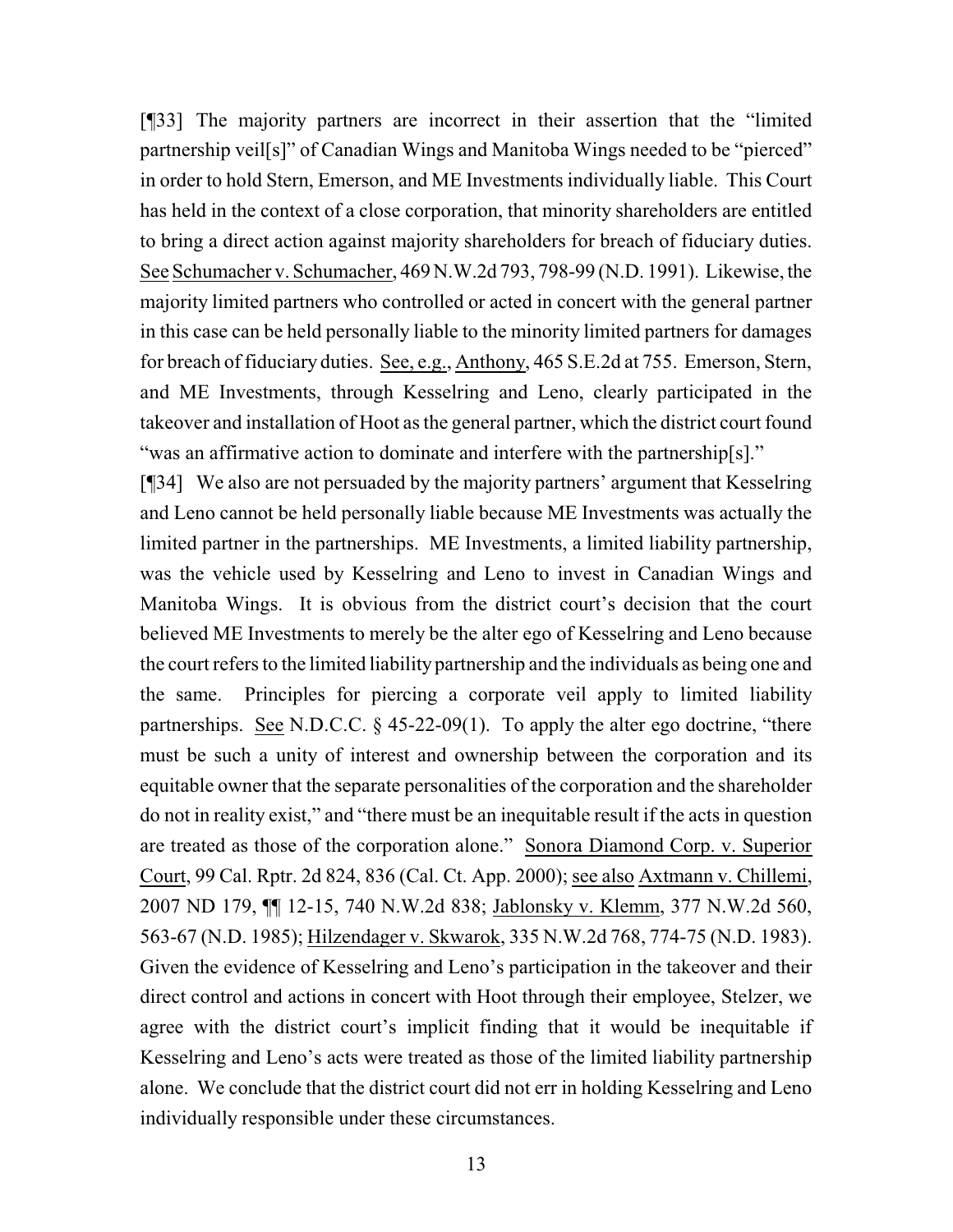[¶35] The majority limited partners also argue Kesselring and Leno's actions are protected by the business judgment rule.

[¶36] In the analogous context of corporations, this Court has noted "'the business judgment rule prohibits judicial inquiry into actions of corporate directors taken in good faith and in the exercise of honest judgment in the lawful and legitimate furtherance of corporate purposes.'" In re Conservatorship of Sickles, [518 N.W.2d](http://www.ndcourts.gov/supreme-court/opinion/518NW2d673) [673,](http://www.ndcourts.gov/supreme-court/opinion/518NW2d673) 681 (N.D. 1994) (quoting Lill v. Cavalier Rural Elec. Co-op, [456 N.W.2d 527,](http://www.ndcourts.gov/supreme-court/opinion/456NW2d527) 530 (N.D. 1990)). "'Normally, the good faith acts of corporate directors within the power of the corporation and in the exercise of honest business judgment are considered valid and the courts generally will not interfere with or regulate the conduct of the directors in the reasonable and honest exercise of their judgment and duties where their judgment is uninfluenced by personal consideration.'" Dixon v. McKenzie County Grazing Ass'n, [2004 ND 40,](http://www.ndcourts.gov/supreme-court/opinion/2004ND40) ¶ 17, [675 N.W.2d 414](http://www.ndcourts.gov/supreme-court/opinion/675NW2d414) (quoting Lill, 456 N.W.2d at 530). "Under the business judgment rule, corporate directors are shielded 'from all liability except for self-dealing, willful misconduct or gross negligence.'" In re Conservatorship of Sickles, 518 N.W.2d at 680-81 (citation omitted).

[¶37] Although Kesselring and Leno claim they acted in good faith and exercised honest business judgment, the district court's findings reflect the majority group's actions were reckless, were undertaken in bad faith, and were for the purpose of furthering the group's own perceived interests. Evidence supports the court's finding that the majority partners acted recklessly by installing Hoot as the general partner on a majority vote after being advised that unanimity was required and by terminating LTM's management contracts without cause after being advised that cause was necessary. Bad faith is evidenced by the court's finding that the majority partners' reasons for the removal of Red River Wings and termination of the LTM management contracts were concocted after the fact to justify their actions. The majority partners' refusal to relinquish control of the limited partnerships to the court-appointed receiver and their attempt to use the partnerships' assets to finance the failed federal court action also evidence bad faith. The court specifically found Kesselring, Leno, Emerson, Stern, and Hoot "were acting in what they believed to be their own best interest or for their own reasons when they removed [Red River Wings] and LTM and ran the partnerships through Hoot, Inc., an entity that Kesselring and Leno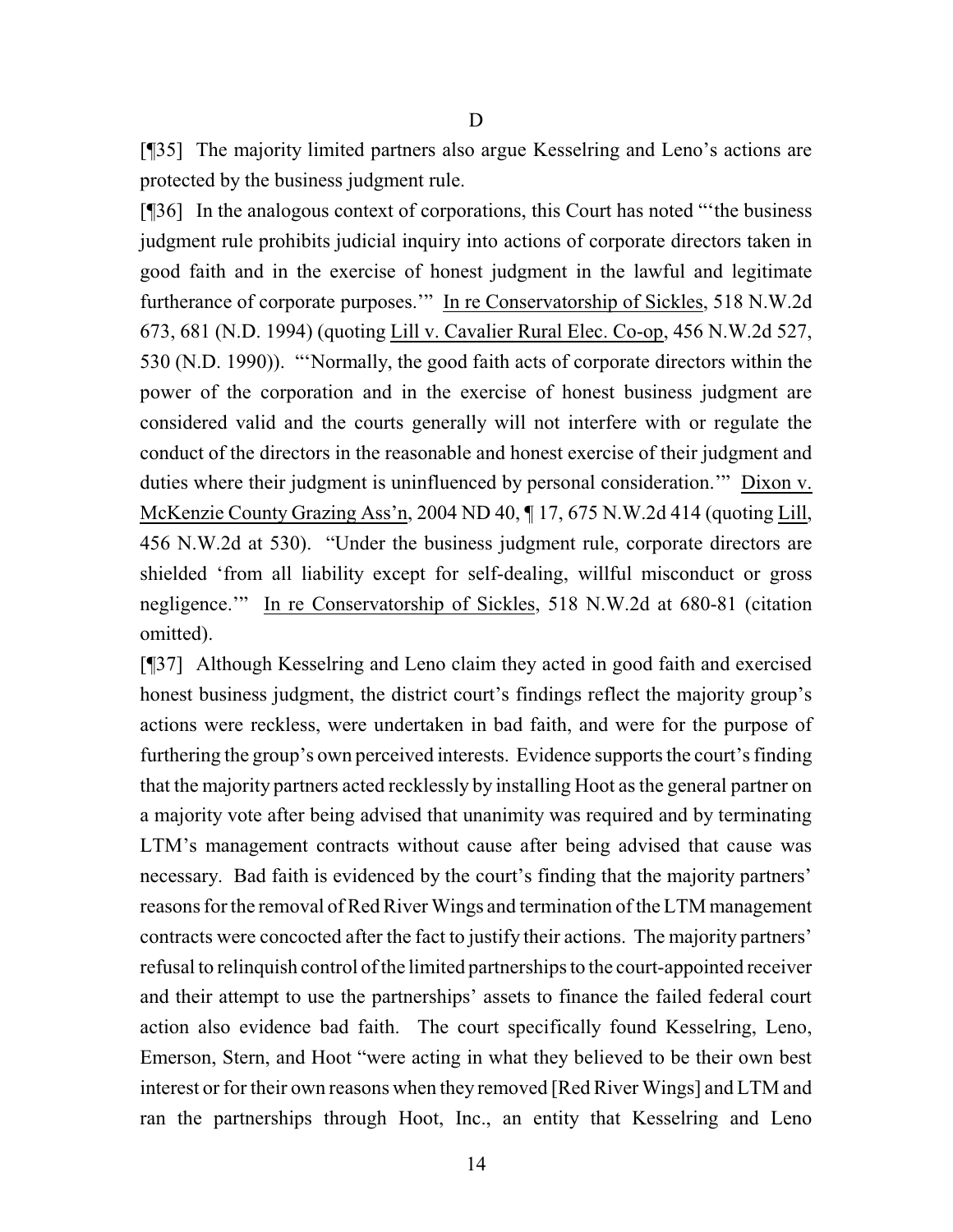controlled." We conclude these findings are supported by the evidence in the record and render the majority group's reliance on the business judgment rule unavailing.

#### IV

[¶38] The majority limited partners contend the district court erred in dismissing their claims against Lavelle, Red River Wings, LTM, and Dyan and Shelly Dockter for breach of fiduciary duty, breach of contract, and fraud.

[¶39] The majority partners attempted to establish at trial that Lavelle and Red River Wings breached fiduciary duties by "plundering partnership property and opportunities, such as the future restaurant options and calendar sales," by "wrongfully inflat [ing] the rent guarantee compensation and ma<sup>[king]</sup> an unapproved \$109,000 advance to an unrelated restaurant," by "commingling funds," by "conducting partnership affairs capriciously and inconsistently with the limited partners' reasonable business expectations," and by taking "advantage of the partners in bad faith by usurping significant profits derived from the calendars and the franchise option opportunities." The majority limited partners asserted Lavelle and Red River Wings breached both partnership agreements and Manitoba Wings' subscription agreement "by failing to secure 51% limited partner approval for the sale of calendars and transfer of franchise options," by "failing to make the required 1% capital contribution," by "commingling funds," and by "taking more than \$80 as compensation for the rent personal guarantee." They asserted Lavelle and Red River Wings committed fraud by "not disclosing [Canadian Wings'] ownership of the options and appropriating the options for [their] own gain," by "inducing investors to enter into a subscription agreement based upon the representation that [Red River Wings] would make the required capital contribution," and by "agreeing to be paid \$80 per month for guaranteeing the rent but in fact taking \$800 per month."

[¶40] The district court found "[t]here was no credible evidence to support these claims." Lavelle and Red River Wings presented evidence that partnership investor funds were accounted for and spent for partnership purposes, that the calendar proceeds benefitted the partnerships, and that the majority group never attempted to sell the options. There was no evidence the late payment of the general partner's 1% investment caused any losses to the partnerships. The task of weighing the evidence and judging the credibility of witnesses belongs to the trier of fact, and we do not reweigh credibilityor resolve conflicts in the evidence. McKechnie v. Berg, [2003 ND](http://www.ndcourts.gov/supreme-court/opinion/2003ND136)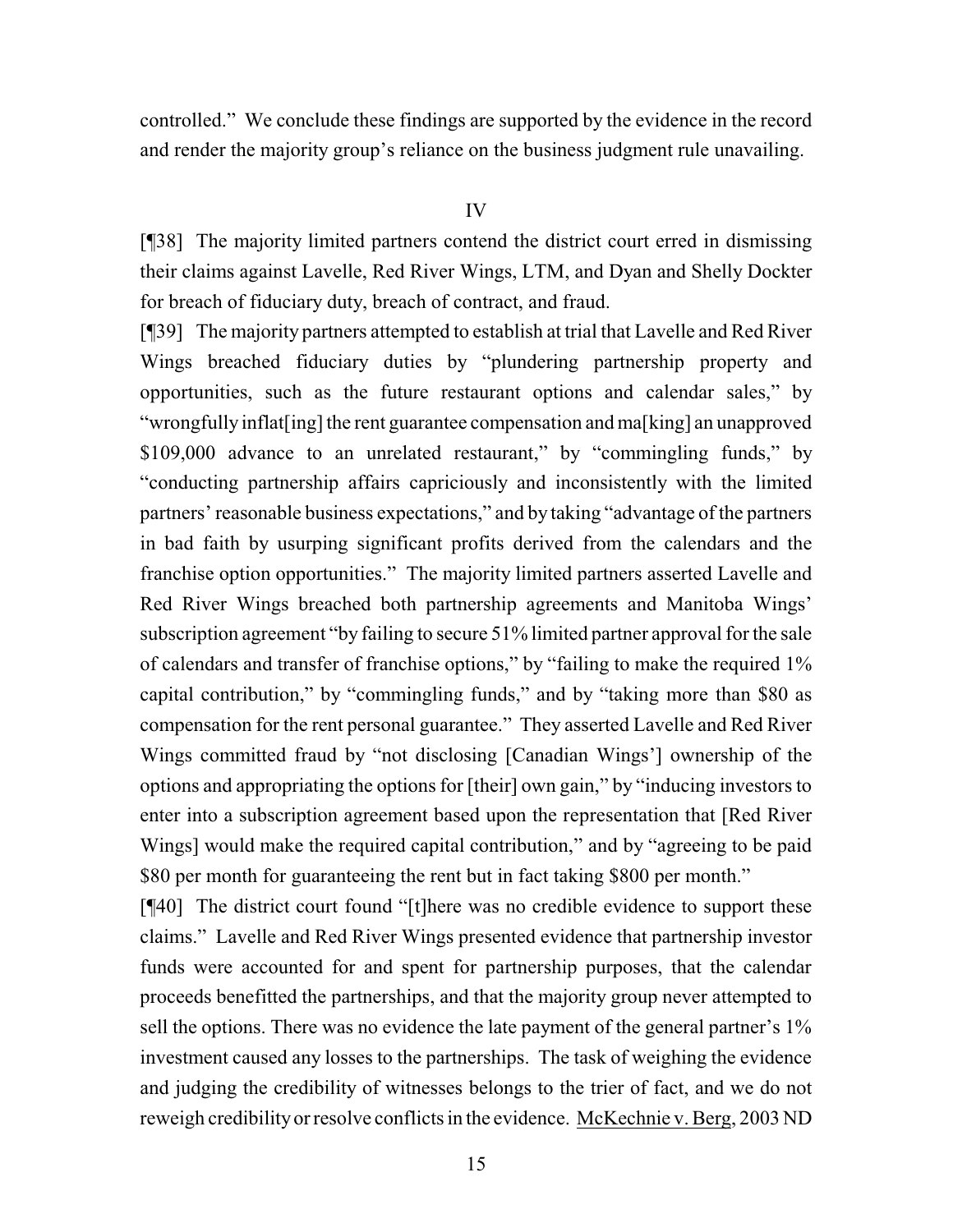[136,](http://www.ndcourts.gov/supreme-court/opinion/2003ND136) ¶ 19, [667 N.W.2d 628.](http://www.ndcourts.gov/supreme-court/opinion/667NW2d628) We conclude the district court's finding is not clearly erroneous and the court did not err in dismissing these claims.

#### V

[¶41] The majority group contends the district court erred in calculating damages. [¶42] Section 32-03-20, N.D.C.C., provides that "[f]or the breach of an obligation not arising from contract, the measure of damages, except when otherwise expressly provided by law, is the amount which will compensate for all the detriment proximately caused thereby, whether it could have been anticipated or not." "In the breach of a partnership contract by wrongful dissolution, the damages recoverable include the value of the profits which the plaintiff otherwise would have received, or the value to him or her of the continuance of the agreement during the term provided by contract, meaning the prospective or anticipated profits of the partnership, or the profits that would have accrued to the injured partner had the partnership not been wrongfully dissolved." 59A Am. Jur. 2d Partnerships § 358, at p. 448 (2003) (footnotes omitted); see also Karrick v. Hannaman, 168 U.S. 328, 337 (1897) ("A partner who assumes to dissolve the partnership, before the end of the term agreed on in the partnership articles, is liable, in an action at law against him by his copartner for the breach of the agreement, to respond in damages for the value of the profits which the plaintiff would otherwise have received"). Damages for lost profits are recoverable when they are reasonable and not speculative. Langer v. Bartholomay, [2008 ND 40,](http://www.ndcourts.gov/supreme-court/opinion/2008ND40) ¶ 27, [745 N.W.2d 649.](http://www.ndcourts.gov/supreme-court/opinion/745NW2d649) "Evidentiary imprecision on the amount of damages does not preclude recovery." Keller v. Bolding, [2004 ND 80,](http://www.ndcourts.gov/supreme-court/opinion/2004ND80) ¶ 21, [678](http://www.ndcourts.gov/supreme-court/opinion/678NW2d578) [N.W.2d 578.](http://www.ndcourts.gov/supreme-court/opinion/678NW2d578) The amount of damages to which a party is entitled is a question of fact, and this Court will not reverse the district court's finding on damages unless that finding is clearly erroneous. WFND, LLC v. Fargo Marc, LLC, [2007 ND 67,](http://www.ndcourts.gov/supreme-court/opinion/2007ND67) ¶ 28, [730 N.W.2d 841.](http://www.ndcourts.gov/supreme-court/opinion/730NW2d841) This Court will sustain an award of damages if it is within the range of the evidence presented to the trier of fact. Id.

[¶43] The district court awarded derivative damages under N.D.C.C. § 45-10.1-59 based on an analysis by the minority limited partners' expert witness who calculated the reasonable profits and distributions that could have been realized if the majority limited partners had not breached their fiduciaryduties and dissolved the partnerships. The expert witness looked at the prior performance of the partnerships, projected future profits based on that performance, and calculated the value of the partnerships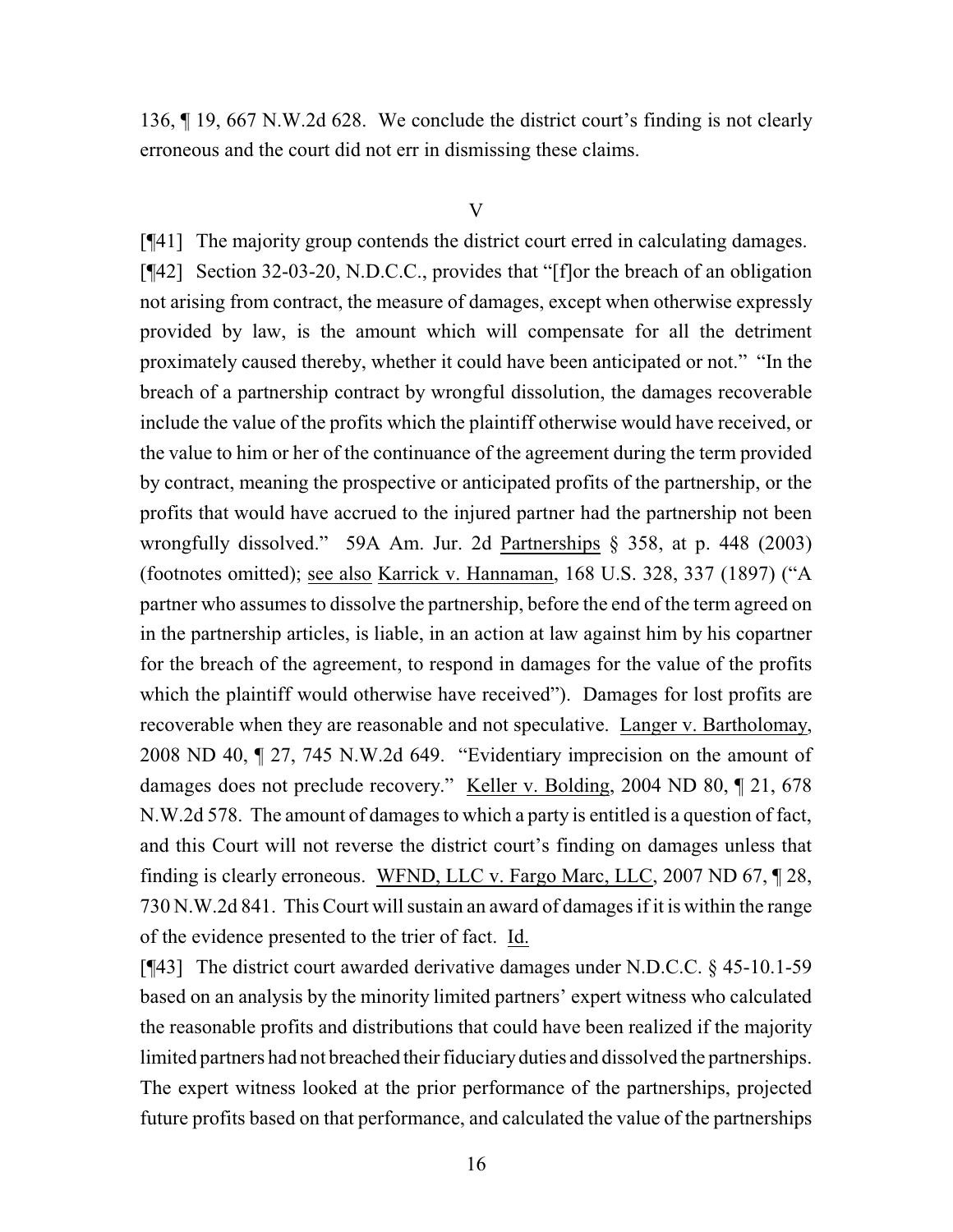on a per unit basis as of the date of the takeover on October 25, 1998. The expert witness calculated the per unit value of the partnership as of October 1998, and calculated the actual damage as of the date of trial to be \$188,036 per unit in Canadian Wings and \$147,685 per unit in Manitoba Wings. Because the partnerships had been dissolved and liquidated, the district court performed an accounting to award the minority limited partners their individual damages. See Ritter, Laber and Assocs. v. Koch Oil, Inc., [2004 ND 117,](http://www.ndcourts.gov/supreme-court/opinion/2004ND117) ¶ 31, [680 N.W.2d 634](http://www.ndcourts.gov/supreme-court/opinion/680NW2d634) (court may assume jurisdiction for an accounting if there is a basis for equitable jurisdiction). Before deducting the per unit share of the balance remaining in the court-appointed receiver's account, the district court awarded the following damages to the minority limited partners in Canadian Wings: David Butler, \$94,018; John Boulger, \$188,036; Hoadley Harris/Harris Trust, \$188,036; and Richard Walstad, \$94,018. The court awarded the following damages to the minority limited partners in Manitoba Wings: David Butler, \$147,685; Hoadley Harris Trust, \$73,842.50; Data Enterprises, \$73,842.50; and Wings Unlimited, \$221,527.50.

[¶44] We cannot say the method used to determine damages for lost profits was unreasonable and speculative. However, we agree with the majority limited partners that the damages should have been valued 90 days after Red River Wings was removed as the general partner in the partnerships on October 25, 1998. As we have concluded, the limited partnerships were dissolved as a matter of law on January 23, 1999, rather than on October 25, 1998. Valuation of partnership interests should be as of the date of dissolution. See Lonning v. Kurtz, [291 N.W.2d 438,](http://www.ndcourts.gov/supreme-court/opinion/291NW2d438) 439-40 (N.D. 1980); 68 C.J.S. Partnership § 345 (1998). We therefore reverse the award of damages and remand for a determination of the damages resulting from the dissolution of the limited partnerships on January 23, 1999.

## VI

[¶45] The majority limited partners argue the district court erred in awarding Red River Wings its distributions from Hoot because Red River Wings did not fulfill its obligation under the partnership agreements to contribute 1 percent of the total capital raised by the partnerships.

[¶46] In addressing this issue, the district court found:

While [Red River Wings] did not make a timely payment of its one (1) percent contribution to [Manitoba Wings] this was de minimis and for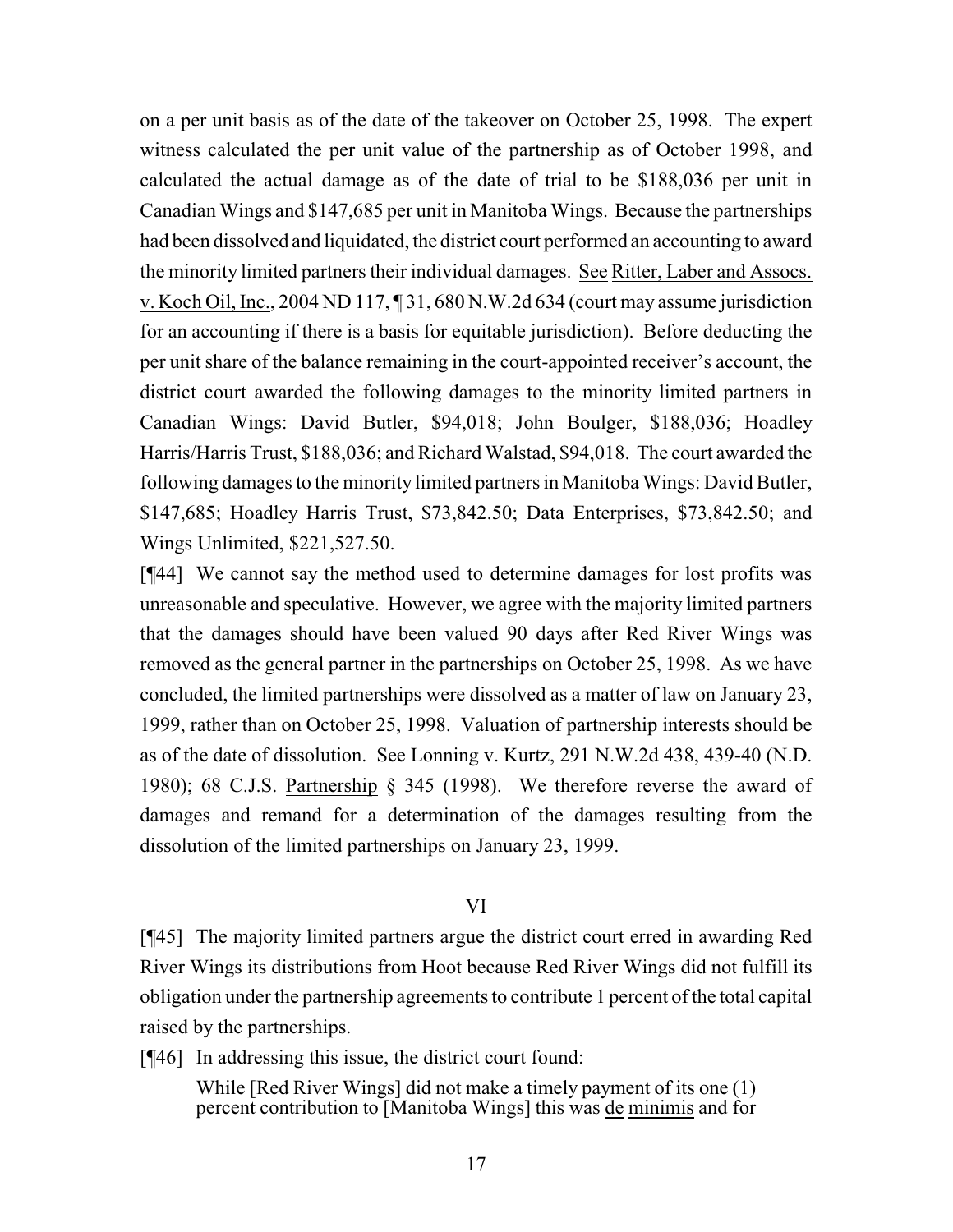most of the period of time the one (1) percent was outstanding, considerably more money than the one  $(1)$  percent was owed to [Red] River Wings], Lavelle or LTM by [Manitoba Wings]. There was no evidence that the delay in booking the one (1) percent contribution for either partnership caused any damage. It was paid but paid late.

[¶47] We cannot say the district court erred in awarding Red River Wings its distributions from Hoot.

#### VII

[¶48] In their cross-appeal, the minoritylimited partners argue the district court erred in awarding them only \$104,130 in attorney fees rather than the \$222,734 they had requested.

[¶49] Section 45-10.1-62, N.D.C.C., provided "[i]f a derivative action is successful, in whole or in part, or if anything is received by the plaintiff as a result of a judgment, compromise, or settlement of an action or claim, the court may award the plaintiff reasonable expenses, including reasonable attorney's fees, and shall direct the plaintiff to remit to the limited partnership the remainder of those proceeds received by the plaintiff." "[I]t is well established that district courts are considered experts in determining what is a reasonable amount of attorney fees and we will not reverse the court's decision about the amount and reasonableness of the attorney fees absent a clear abuse of discretion." Lynch v. Sweeney, [2007 ND 81,](http://www.ndcourts.gov/supreme-court/opinion/2007ND81) ¶ 10, [732 N.W.2d 377.](http://www.ndcourts.gov/supreme-court/opinion/732NW2d377)  A district court abuses its discretion when it acts in an arbitrary, unreasonable, or unconscionable manner, or if it misinterprets or misapplies the law. Id.

[¶50] The minority limited partners contend it was arbitrary for the district court to disallow any attorney fees incurred before September 26, 2002, which was the date they filed their case, because they had commenced their action in March 2000, discovery had begun in the federal court action between the majority limited partners and Lavelle, and discovery was conducted jointly due to the intertwined issues. In refusing to award the minority partners the entire amount requested, the district court reasoned:

In response to the Court's request to submit itemized billing statements for those portions of the claim which the Court deemed derivative, the . . . plaintiffs submitted what has to be viewed as essentially their entire bill from 1999, three (3) years prior to actually filing the case to the Post Trial Brief. The time entries alone consisted of eighty-one (81) pages seeking Two Hundred Twenty-two Thousand Seven Hundred Thirty-four and 00/100 Dollars (\$222,734.00).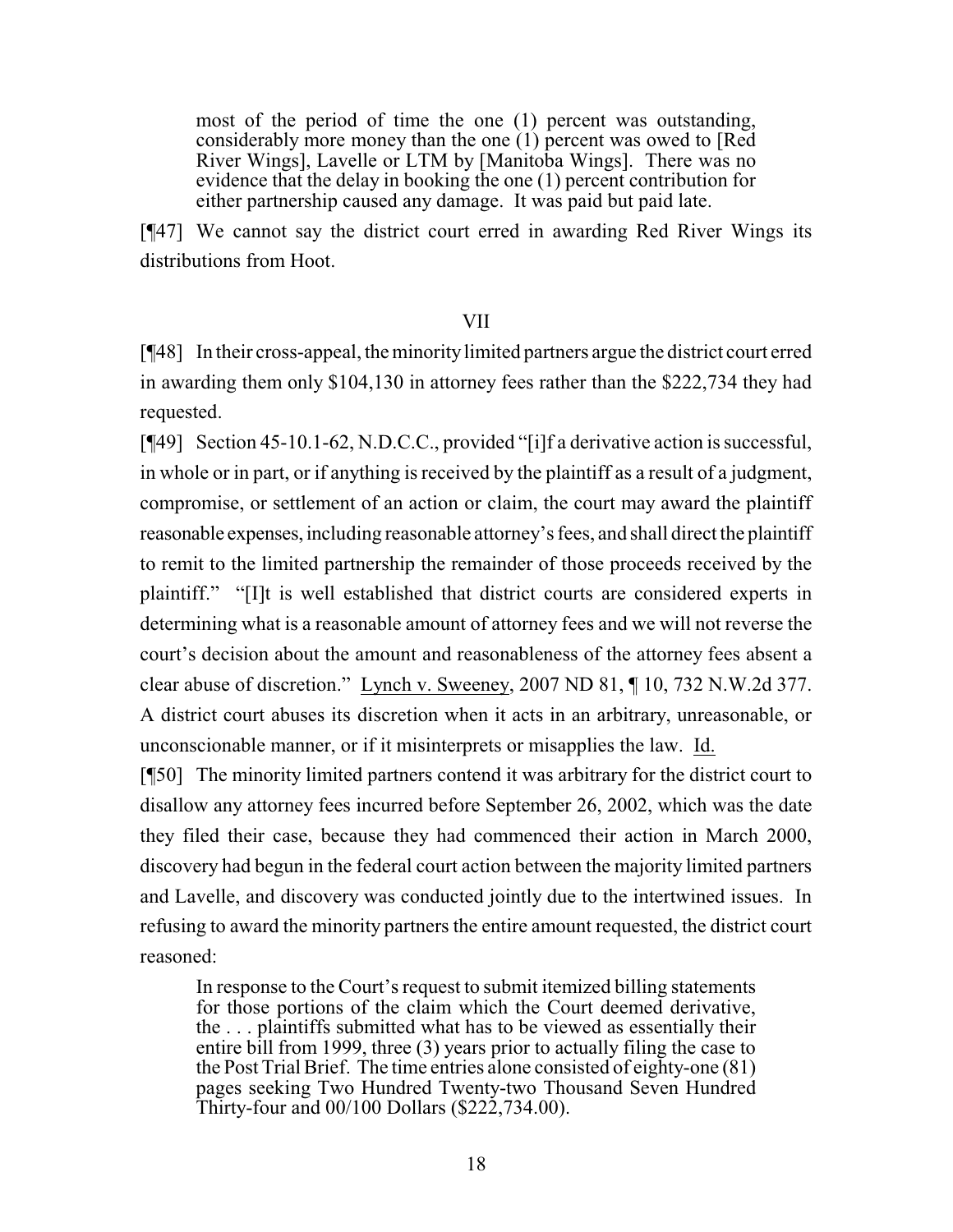The Court has carefully reviewed the Amended Statement of Attorney's Fees and Expenses. The Court recognizes that the The Court recognizes that the derivative claims in this matter were intertwined with other claims that were asserted in this matter. However, not all of the efforts spent on all of the claims were directly or even indirectly related to those derivative matters. The Court, having reviewed the billing statement has eliminated time entries which as presented do not indicate to the Court that they were related in any meaningful or substantial way to the derivative claims, or were duplicative of efforts of others or not reasonable.

[¶51] We conclude the district court did not abuse its discretion in awarding the minority limited partners \$104,130 in attorney fees.

## VIII

[¶52] In its cross-appeal, LTM argues the district court erred in dismissing its counterclaim against the majority limited partners for intentional interference with a contractual relationship by improperly terminating its management agreements with Canadian Wings and Manitoba Wings.

[¶53] Intentional interference with a contractual relationship is a recognized tort in this state. Peterson v. Zerr, [477 N.W.2d 230,](http://www.ndcourts.gov/supreme-court/opinion/477NW2d230) 233 (N.D. 1991). To establish a prima facie case of intentional interference with a contract, the plaintiff must prove: (1) a contract existed; (2) the contract was breached; (3) the defendant instigated the breach; and (4) the defendant instigated the breach without justification. Van Sickle v. Hallmark & Assocs., Inc., [2008 ND 12,](http://www.ndcourts.gov/supreme-court/opinion/2008ND12) ¶ 24, [744 N.W.2d](http://www.ndcourts.gov/supreme-court/opinion/744NW2d532) 532. Whether interference with a contractual relationship is justified is a question of fact. Blair v. Boulger, [336 N.W.2d 337,](http://www.ndcourts.gov/supreme-court/opinion/336NW2d337) 342 (N.D. 1983).

[¶54] The management agreements between LTM and the two limited partnerships provided:

Termination for Cause—Notwithstanding Section 3.1 hereof, the engagement and retainer of the Manager by the Partnership pursuant to this Agreement may be terminated by the Partnership for cause, at any time, without payment of any compensation either by way of anticipated earnings or damages of any kind. For purposes hereof, the term "cause" shall be;

(a) fraud, felonious conduct or dishonesty of the Management Company

(b) willful misconduct or gross negligence by the Management Company in the performance of its duties hereunder; or

(c) breach by the Manager of any material provisions of this Agreement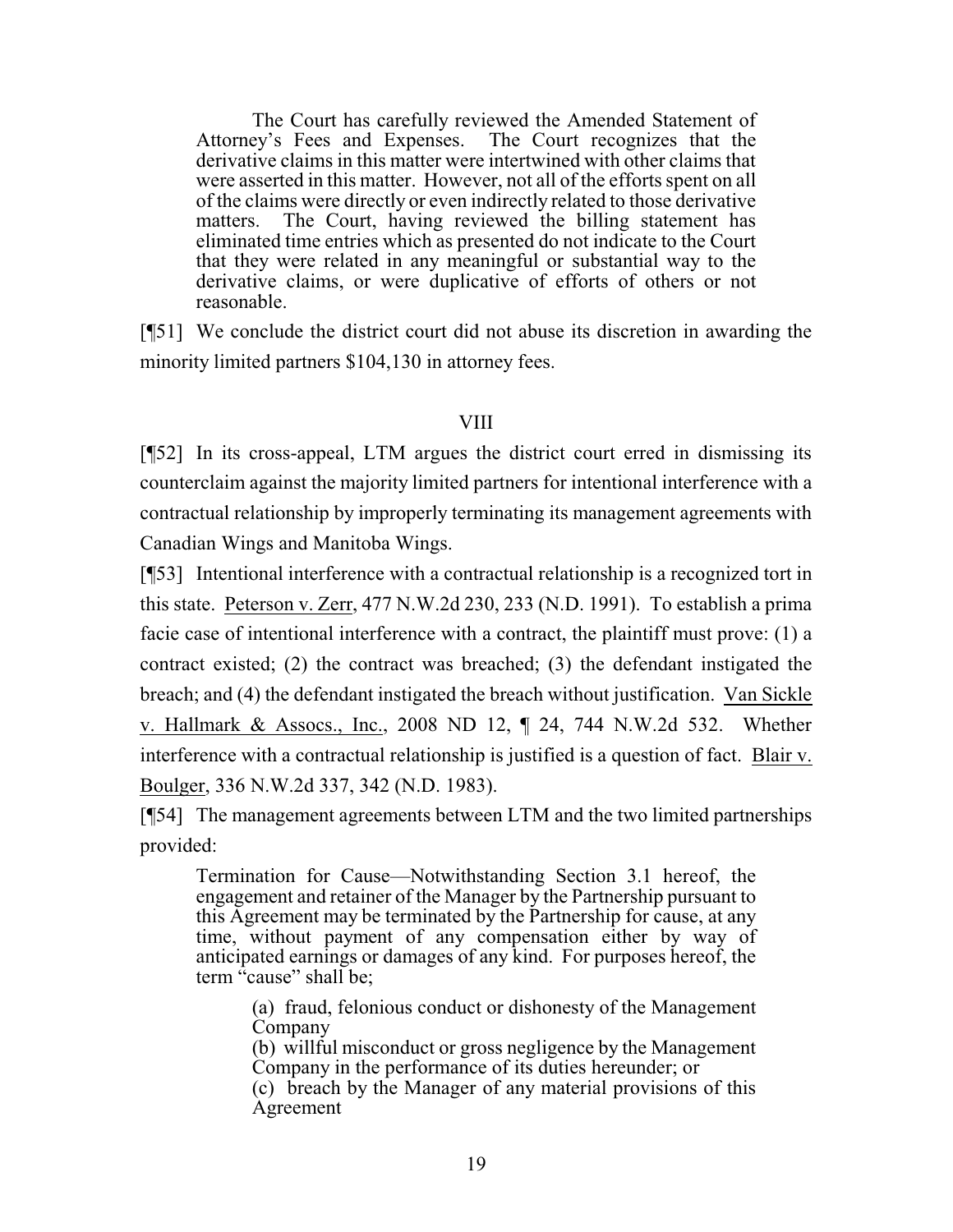[¶55] In its decision, the district court found that "[i]n addition to removing [Red River Wings] as the general partner, the [majority] defendants, through Hoot . . . terminated the management contracts of Lavelle's management company, LTM, with each of the restaurants." The court found the "Majority took control of both partnerships after the vote to remove [Red River Wings] and to terminate the LTM Contract[s]. The [majority] defendants dictated the actions of each partnership through their control of Hoot . . . and by boldly asserting their claimed right to take control to third parties." The court further found "the termination of the LTM Management Contract<sup>[s]</sup> brought the potential for liability and the Majority Group was well aware of that fact," the "reasons put forward by the Majority to remove [Red River Wings] as the general partner and terminate the LTM contract were, for the most part, concocted from information received after the termination," and "[n]either Lavelle nor LTM committed any act that would be a 'cause' that would justify the termination of the contracts. The alleged 'causes,' most of which were discovered after the termination, were either inconsequential or were not supported by credible evidence." The court, however, dismissed the intentional interference claim, reasoning the "dissolution of the partnerships destroyed the object of the LTM management contracts."

[¶56] It is unclear whether the district court based its dismissal on the doctrine of frustration of purpose or the doctrine of impossibility. The doctrines are closely related. See Island Dev. Corp. v. District of Columbia, 933 A.2d 340, 349 (D.C. Cir. 2007). Frustration of purpose "occurs when 'after a contract is made, a party's principal purpose is substantially frustrated without his fault by the occurrence of an event the non-occurrence of which was a basic assumption on which the contract was made.'" Tallackson Potato Co., Inc. v. MTK Potato Co., [278 N.W.2d 417,](http://www.ndcourts.gov/supreme-court/opinion/278NW2d417) 424 n.6 (N.D. 1979) (quoting Restatement (Second) of Contracts § 285 (Tent. Draft No. 9) (1974) (emphasis added)). The doctrine of impossibility or impracticality is similarly described as "[w]here, after a contract is made, a party's performance is made impracticable without his fault by the occurrence of an event the non-occurrence of which was a basic assumption on which the contract was made, his duty to render that performance is discharged, unless the language or the circumstances indicate the contrary." Restatement (Second) of Contracts § 261 (1981) (emphasis added). Neither doctrine applies if either the frustration or the impossibility is caused by a party to the contract. See Charter Fed. Sav. Bank v. Director, Office of Thrift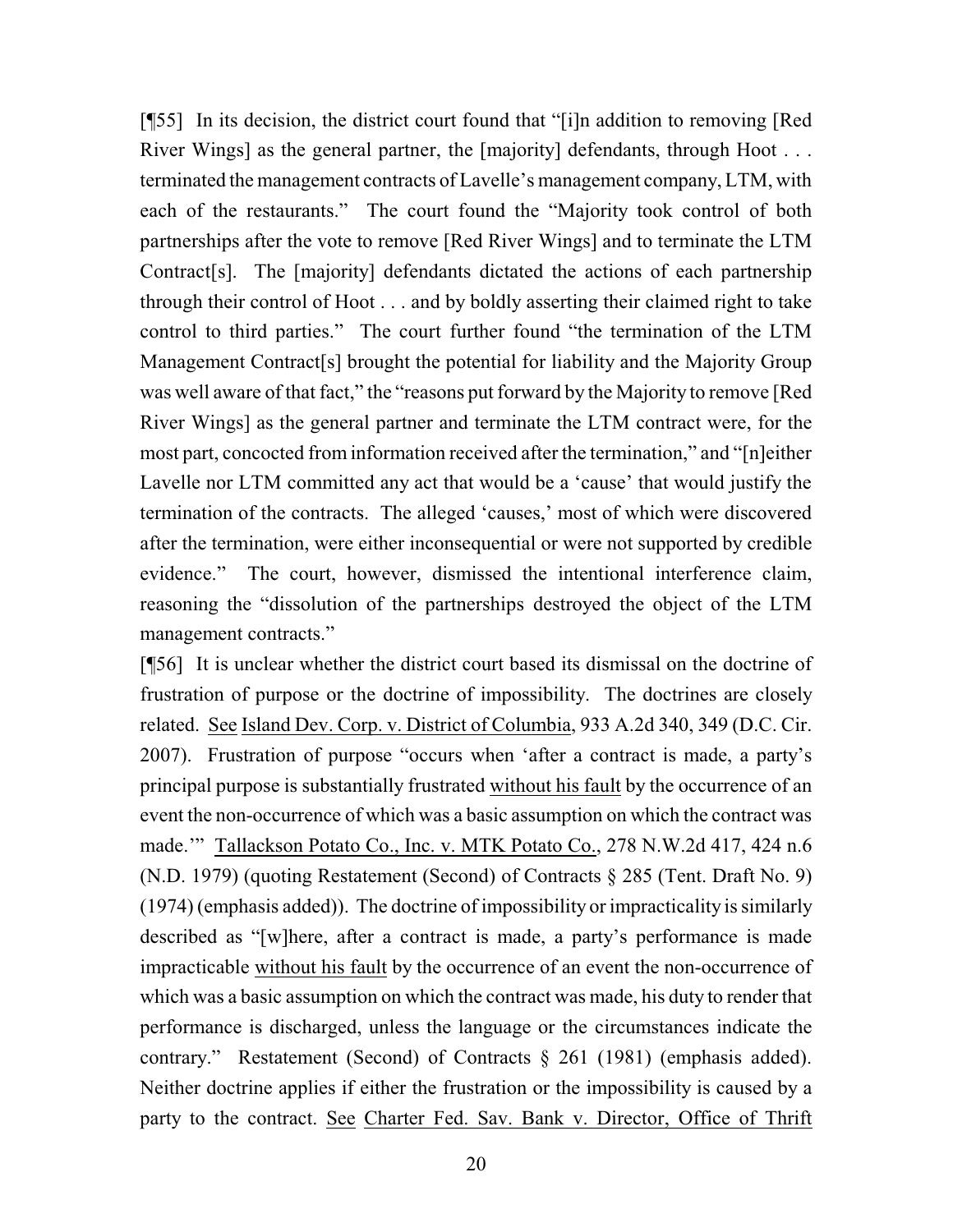Supervision, 773 F. Supp. 809, 824 (W.D. Va. 1991), aff'd in part, reversed in part on other grounds, 976 F.2d 203 (4th Cir. 1992); see also Cavalier County Mem'l Hosp. Ass'n v. Kartes, [343 N.W.2d 781,](http://www.ndcourts.gov/supreme-court/opinion/343NW2d781) 784 (N.D. 1984) ("There is an implied condition of every contract not to prevent the other party from performing and not to render performance impossible"). If a party to a contract who causes frustration or impossibility cannot rely on the doctrines as defenses in a breach of contract action, we do not believe a third party who causes the frustration or impossibility in a contract between others may rely on the doctrines as defenses in an action for intentional interference with that contract. If, as the district court found, the majority limited partners caused the dissolution of the partnerships, the dissolution of the partnerships is no defense to LTM's intentional interference with contractual relations claim.

[¶57] We reverse the district court's dismissal of LTM's counterclaim and remand for findings on whether the majority limited partners are liable for damages for intentional interference with contractual relations.

#### IX

[¶58] LTM also argues the district court erred in awarding it prejudgment interest for unpaid management fees at the rate of 3 percent from December 21, 2005.

[¶59] Section 32-03-04, N.D.C.C., provides that "[e]very person who is entitled to recover damages certain or capable of being made certain by calculation, the right to recover which is vested in the person upon a particular day, also is entitled to recover interest thereon from that day . . . ." LTM's right to recover its unpaid management fees vested on October 25, 1998, when its management contracts with Canadian Wings and Manitoba Wings were improperly terminated, not on December 21, 2005, the date the district court "granted motions to dismiss all remaining claims against Shelly Dockter and Dyan Docker and, further, directed the dismissal of civil conspiracy and RICO claims as to all Defendants." Furthermore, when an agreement does not specify an interest rate, the interest rate for "any legal indebtedness" is 6 percent rather than 3 percent. N.D.C.C. § 47-14-05; Kaler v. Kraemer, [1999 ND 237,](http://www.ndcourts.gov/supreme-court/opinion/1999ND237) ¶ 24, [603 N.W.2d 698.](http://www.ndcourts.gov/supreme-court/opinion/603NW2d698)

[¶60] We reverse and remand to the district court to award LTM prejudgment interest on its unpaid management fees at the rate of 6 percent from October 25, 1998.